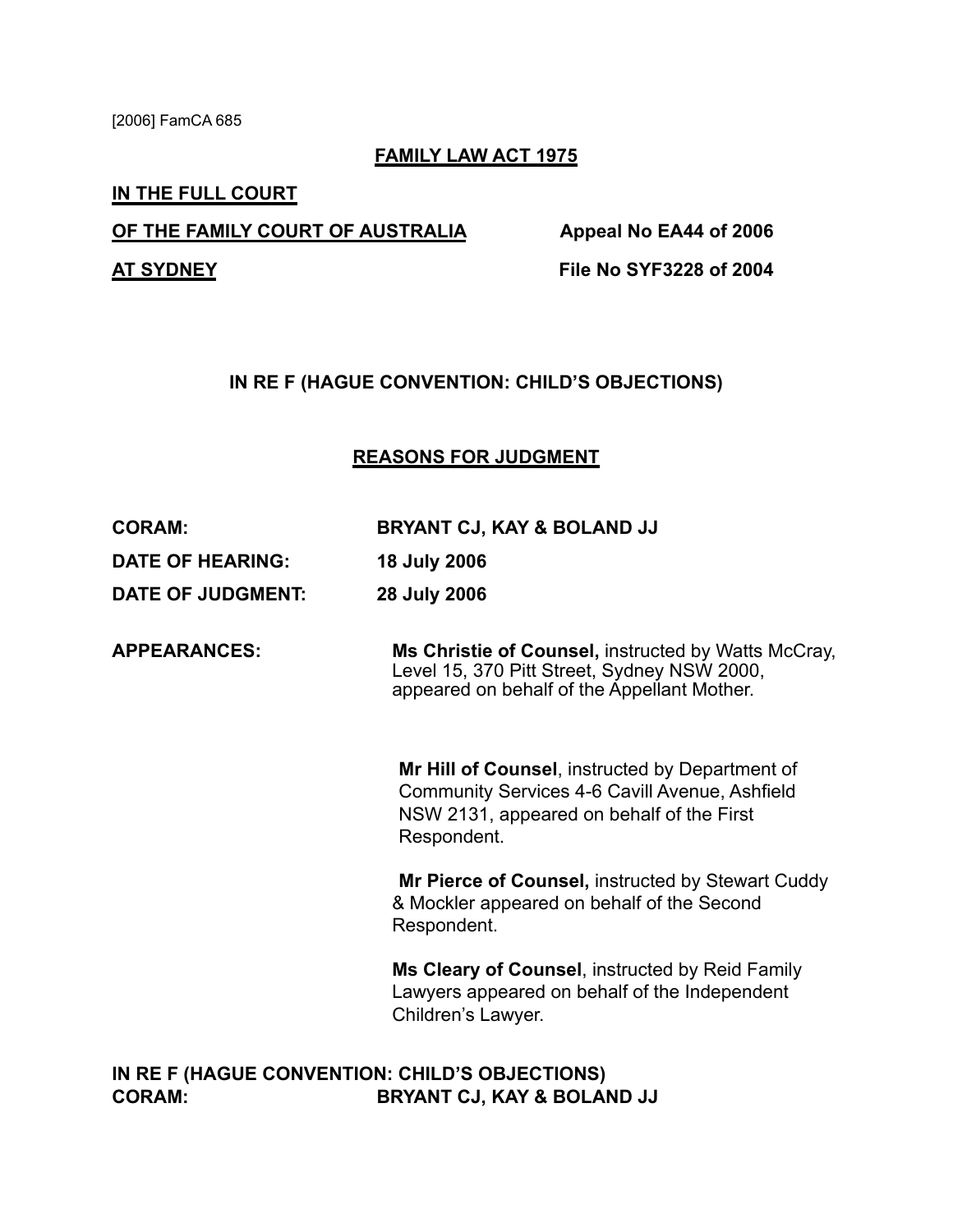| <b>DATE OF HEARING:</b>  | <b>18 July 2006</b> |
|--------------------------|---------------------|
| <b>DATE OF JUDGMENT:</b> | 28 July 2006        |

*Catchwords: Child Abduction – Hague Convention – Child's objections – Child brought to Australia from the USA in 2003 when he was 9 years old and wrongfully retained in Australia by mother – Consent orders made a year later by a Judicial Registrar for the return of the child to the USA, but child was not returned – Father travelled to Australia early in 2006 to arrange child's return – Child objected to return – Mother's application to review 2004 orders out of time relying on the child's objections not contested by the State Central Authority – Central Authority sought to be excused from taking part in proceedings once the mother applied for review – Father became involved in the proceedings – Trial judge ordered return of the child.* 

*Child Abduction – Conduct of the Central Authority – Central Authority stated that it had no budgetary allowance with which to return the child to the USA – The Regulations give the Authority the responsibility for giving effect to an order for return – Nothing in the Regulations suggests that where neither parent has funds to enable the child's return the Central Authority should disregard the orders of the court – Central Authority further declined to participate in the proceedings or offer the court guidance – This would seem to be contrary to its obligation to do anything necessary to enable the performance of the obligations of Australia under the Hague Convention* 

*Evidence – Application to adduce further evidence – Non-contentious evidence that subsequent to the trial Judge's orders the child twice refused to board a plane to return to the USA – Federal Police used mild force on child in an endeavour to make him board the plane but declined to use stronger force when child resisted – Counsellor's report suggested that child had become alienated from his father and counselling sessions had not had a positive impact on child's relationship with his father – Overwhelming evidence that the child objects to return – Appeal allowed and application for return of child dismissed.*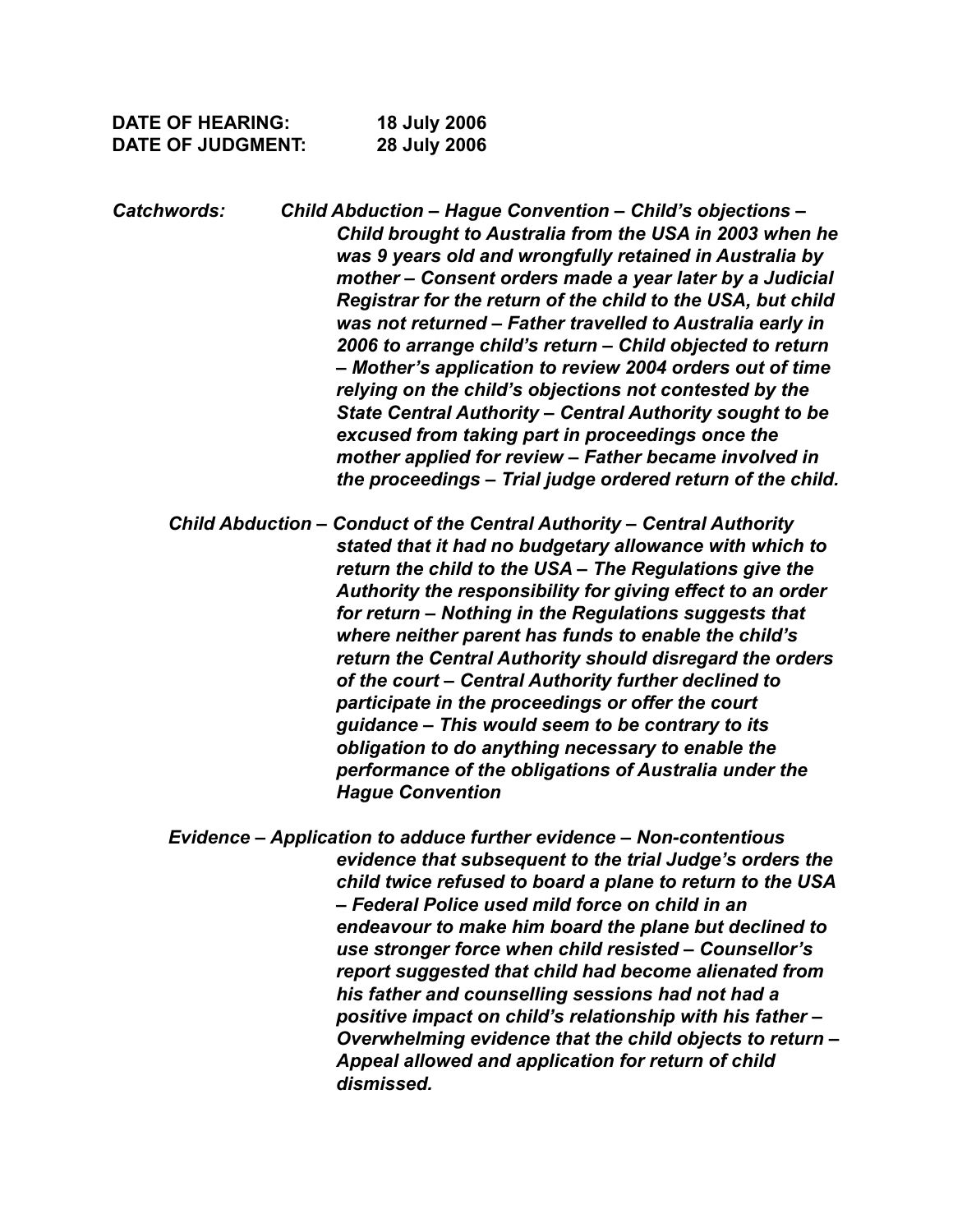*Practice and Procedure – Child Abduction – Whether the listing of Hague Convention cases before a Judicial Registrar potentially inhibits the due performance by the Court of the obligation cast upon it by Regulation 15(2) of the Family Law (Child Abduction) Convention Regulations 1986*

- This is the mother's appeal against orders made by Lawrie J on 28 April 2006 requiring the return to the United States of America of a child F born 22 July 1994 pursuant to the provisions of the *Family Law (Child Abduction Convention) Regulations* 1986.
- The child is referred to in various documents in these proceedings by different nicknames. It is convenient for the purposes of this judgment that we refer to the child as **F** and to his parents as "the mother" and "the father".
- The father was born in the United States in 1951. The mother was born in Australia in 1958. They married in the United States in 1994 and separated in May 1999. The marriage was dissolved in Louisiana in January 2001 and the mother subsequently remarried. She and her present husband have a child A who was born in 2001.
- In May 2003 the Civil District Court for the Parish of Orleans State of Louisiana in the United States made orders that granted the mother and the father joint custody of F and designated the mother as "domiciliary parent". There were extensive orders made for the father and the child to enjoy "parenting time" together. The child spent several weeks with his father in June and July 2003.
- In early August 2003, the mother accompanied by her then husband and their son A, brought F to Australia. There was some sort of understanding between the parents that the father would not object to F spending up to six weeks in Australia visiting the mother's parents. The mother stayed on in Australia after that period had expired.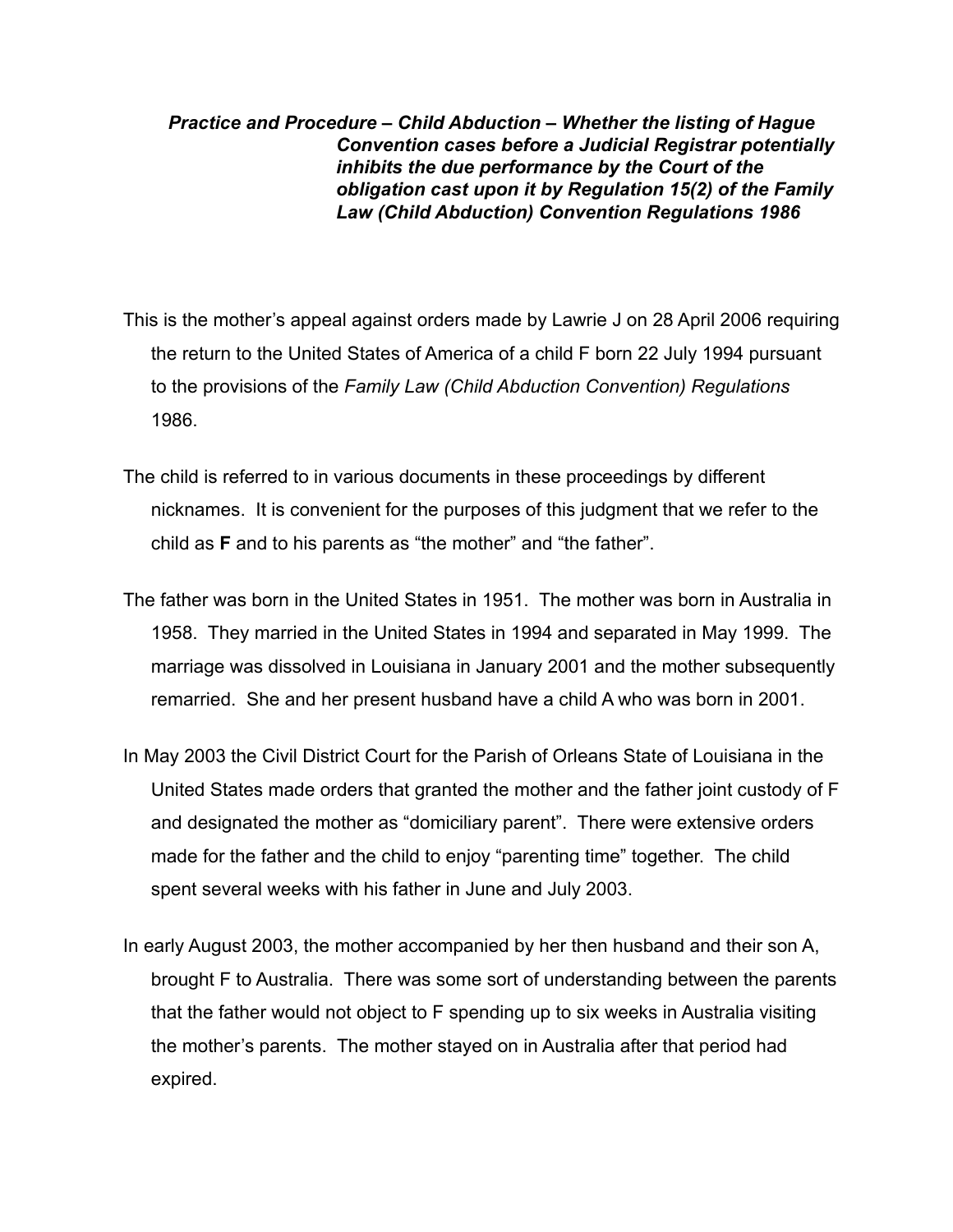- Early in 2004 the father made application to the US Central Authority for assistance under the Hague Convention on Civil Aspects of International Child Abduction. The United States authorities contacted the Australian Central Authority and on 3 June 2004 an application was filed in the Family Court of Australia by the Director General of the Department of Community Services as the State Central Authority for New South Wales seeking the return of the child pursuant to the provisions of the relevant regulations.
- The application came on for hearing before Judicial Registrar Johnston, who on 13 August 2004 ordered that the State Central Authority make such arrangements as were necessary to ensure the return of F forthwith to Louisiana in the company of a person and upon conditions to be determined. The Judicial Registrar found that the necessary preconditions for the exercise of the jurisdiction had been established. The child's habitual residence immediately before his removal from the United States was in the State of Louisiana, the father had rights of custody in relation to the child within the meaning of the regulations, and the child had been brought to Australia with the consent of the father as long as he was returned to New Orleans in about six weeks. The child's retention in Australia after the expiration of that period was wrongful within the meaning of the regulations.
- On 24 August 2004 the mother and the State Central Authority consented to orders that provided that the Central Authority was to make such arrangements as were necessary for the return of the child to the United States as soon as practicable in the company of a person acceptable to the Central Authority and these orders made provision for the handover of relevant passports. The orders noted:
	- "A. That the mother will be unable to leave Australia until 19 October 2004 although she intends returning to the United States at that time;
	- B. That the Central Authority is endeavouring to arrange for a relative of the father to accompany the child to the United States soon."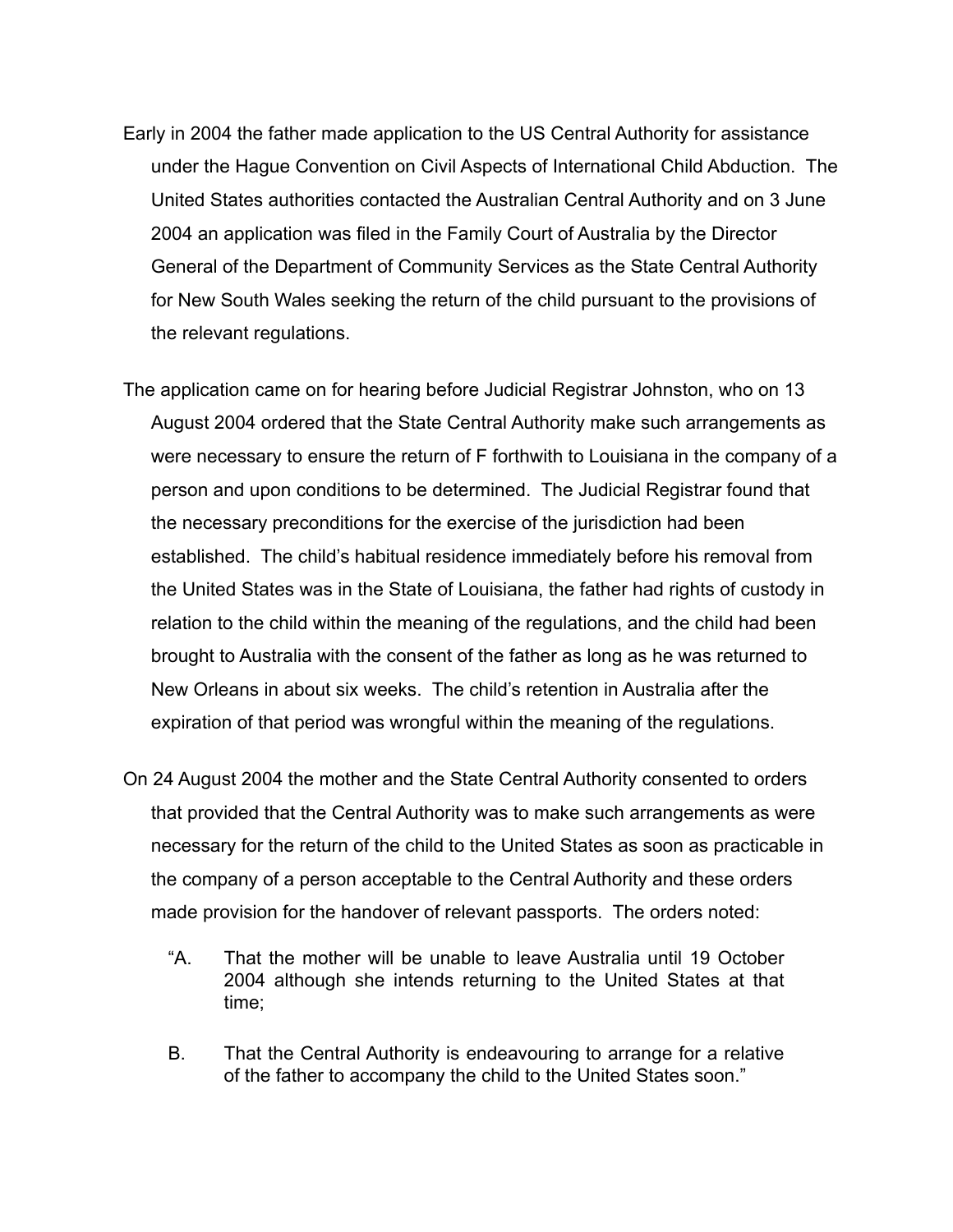Neither event happened and the child remained in Australia with his mother.

- In an affidavit filed on 2 February 2006 Ms P", a solicitor in the employment of the Department of Community Services, deposed that since the making of the orders on 24 August 2004 the father had not been able to afford to travel to Australia. The mother had periodically indicated in a number of telephone conversations that she was endeavouring to acquire the necessary funds to facilitate the return. Ms P had learnt on 23 January 2006 that the father was scheduled to arrive in Australia on 5 February 2006 with flights booked to return himself and the child to the United States on 10 February 2006. The mother had then made contact with her, handing the phone to the child who told Ms P he did not want to leave. She subsequently received a telephone call from the maternal grandmother who told her that "they were not 'surrendering the child'".
- The delay in facilitating the return of F is partly explained in Lawrie J's reasons for judgment where her Honour said:
	- "16. In [the mother's] her supporting affidavit she says that in October 2004 the father had told her that he was coming to collect the child. He did not come. In mid 2005 the father again said that he was coming. He did not come. On each occasion the child said he did not want to go. She says that in September 2005 when she told the child the father did not seem to be coming he said amongst other things, 'I don't think he really cares about me or he would have done what he said he would do.'
	- 17. The situation was further complicated by the fact that the father's home and community in New Orleans was devastated by cyclone Katrina."
- On 9 February 2006 the mother filed an application seeking to set aside the orders made by Judicial Registrar Johnston. Directions were made the same day with the consent of the State Central Authority that the Director of Mediation arrange for F to be interviewed to ascertain to whether he objected to returning to the United States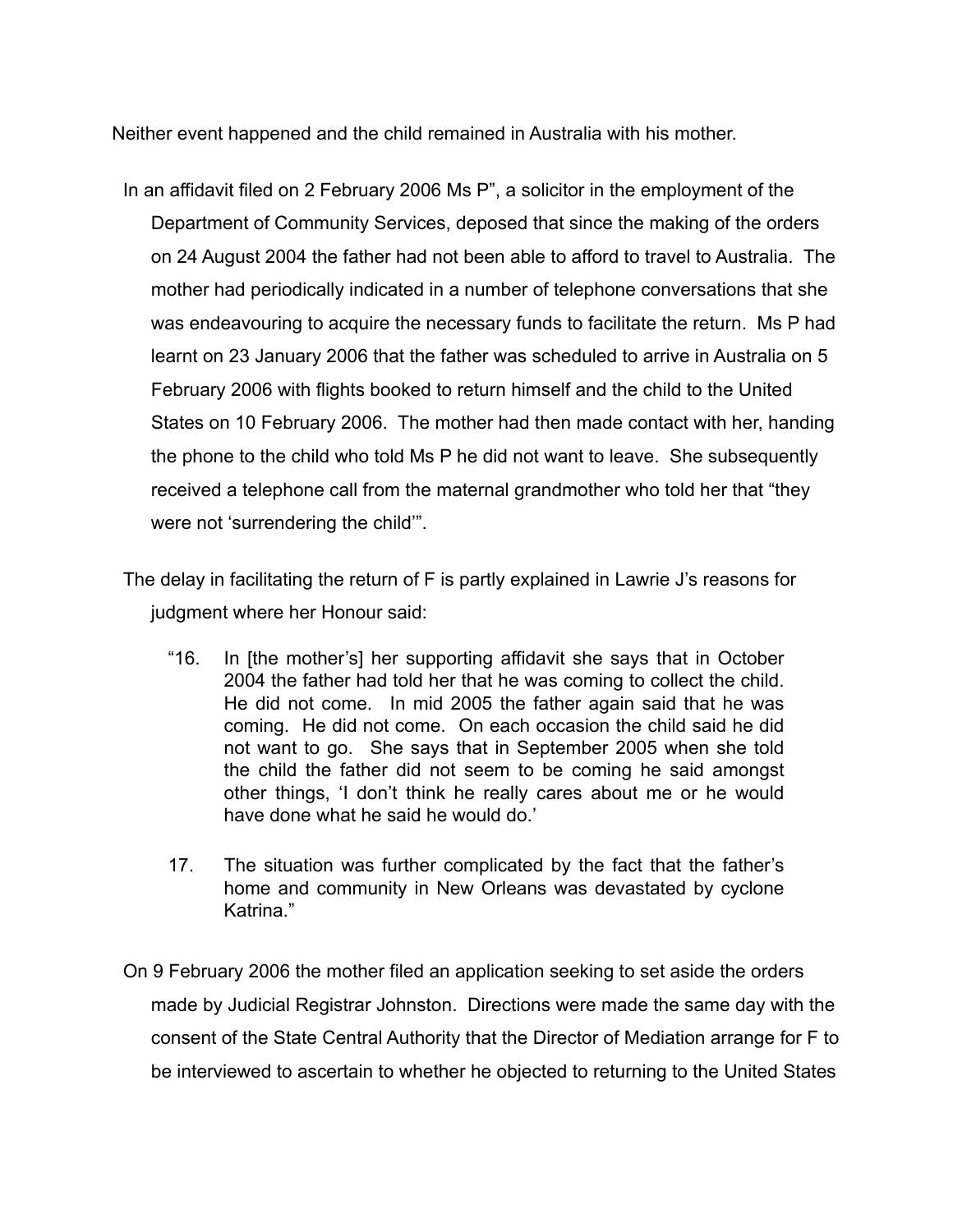and whether he had attained sufficient maturity to take account of his views.

- In February 2006 the State Central Authority did not contest the mother's application to seek a review of the orders of the Judicial Registrar out of time. The effect of the grant of that application was to require the review to be undertaken as a hearing de novo of the original application (see Rule 18.10 Family Law Rules 2004). As the trial judge pointed out, the proceedings that took place before her were not really "'a review'" of the making of the original order as there was no contest that the order was appropriate when it was made. The application before her Honour was categorised by her as simply seeking to have the exercise repeated two years later but raising a defence that was not raised earlier, namely that the child objected to being returned.
- Whilst the process of seeking to have the Judicial Registrar's orders reviewed out of time succeeded in these proceedings the necessary order having been made by consent, it would appear to have been an unnecessary and inappropriate manner of seeking a discharge of an extant return order.

In December 2004 the regulations were amended to provide as follows:

## "**19A Discharge of return order**

(1) If a court makes an order under this Part for the return of a child (a *return order*), the responsible Central Authority or a respondent to the proceeding may apply to the court, in accordance with Form 2D, for the discharge of the order.

(2) The court must not make an order discharging a return order, or a part of a return order, unless it is satisfied of all of the following:

- (a) all the parties consent to the return order being discharged;
- (b) since the return order was made, circumstances have arisen that make it impractical for the order to be carried out;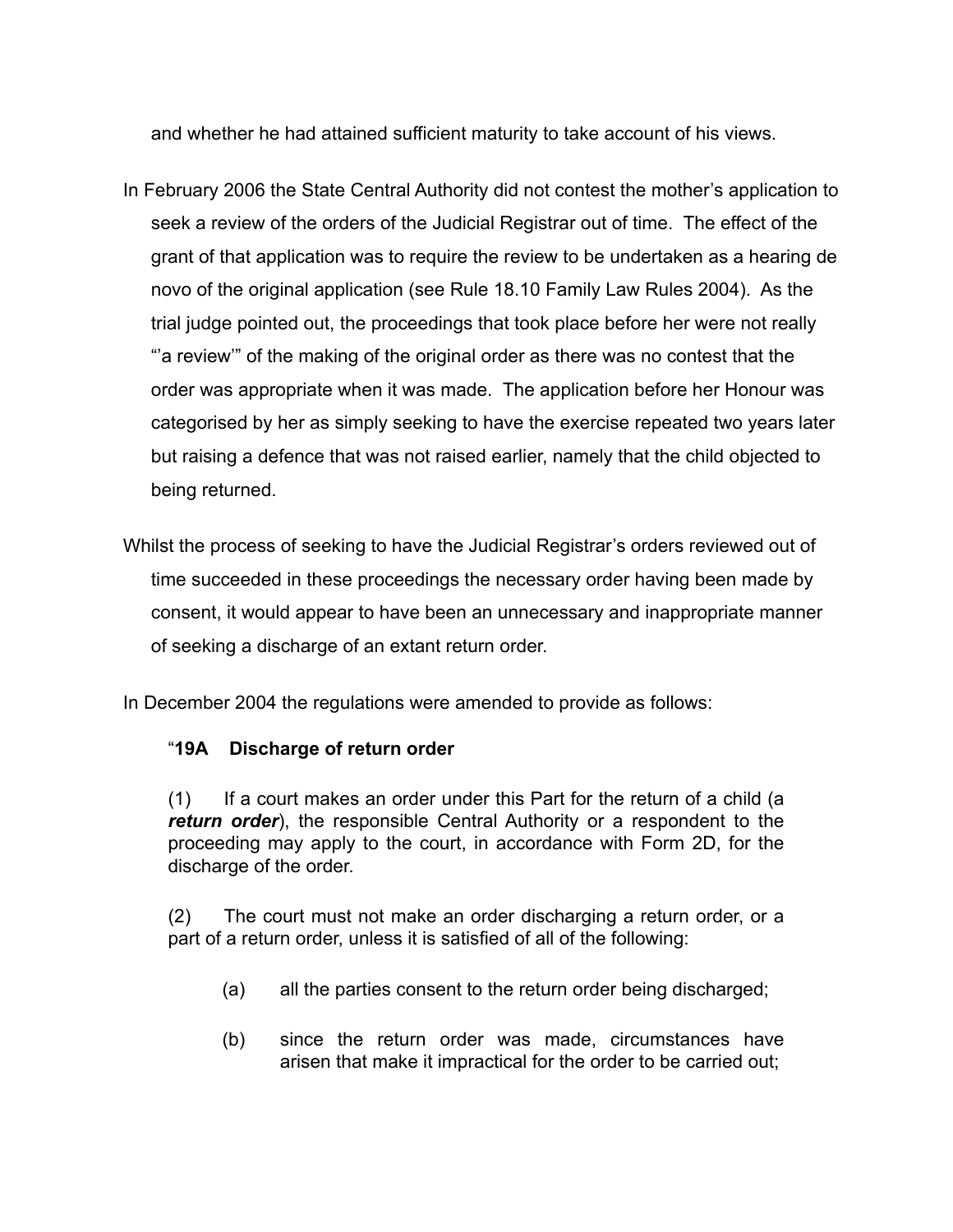- (c) exceptional circumstances exist that justify the return order being discharged;
- (d) the day on which the application for the discharge of the return order was made is more than 2 years after the return order was made or any appeal in relation to the return order was determined.

…"

As the trial judge pointed out, the process by which this case was able to be reheard was not something that was contemplated by the Convention but arose from the structure of delegated authority to Judicial Registrars. The Full Court has previously commented upon the undesirability of Judicial Registrars continuing to hear applications under the Convention. In *B v Director General of Community Services* [2001] FamCA 50 Lindenmayer, Kay and Watt JJ said

"26. Without derogating in the slightest degree from the ability or diligence of the Judicial Registrars who carry such a heavy burden of this Court's day to day work, the very nature of Hague Convention cases is such that, as a general rule, a parent who has gone to the extreme lengths of removing himself or herself and his or her child from some overseas country in which the child has been habitually resident, to Australia, is likely to fight tooth and nail against the prospect of being forced, against his or her will, to either send or take the child back to that country, there to be dealt with by its Courts according to its laws. Thus, to list such cases for final hearing before Judicial Registrars, whose decisions create obligations which only really become binding if neither party seeks a review by the Court, seems to us to be an inefficient use of the Court's limited resources and also to potentially inhibit the due performance by the Court of the obligation cast upon it by reg 15(2) of the Regulations to "so far as practicable, give to an application such priority as will ensure that the application is dealt with as quickly as a proper consideration of each matter relating to the application allows".

Any criticism is not leveled at the undoubted competence of the Judicial Registrars,

who by reason of their expertise have diligently and thoroughly carried out their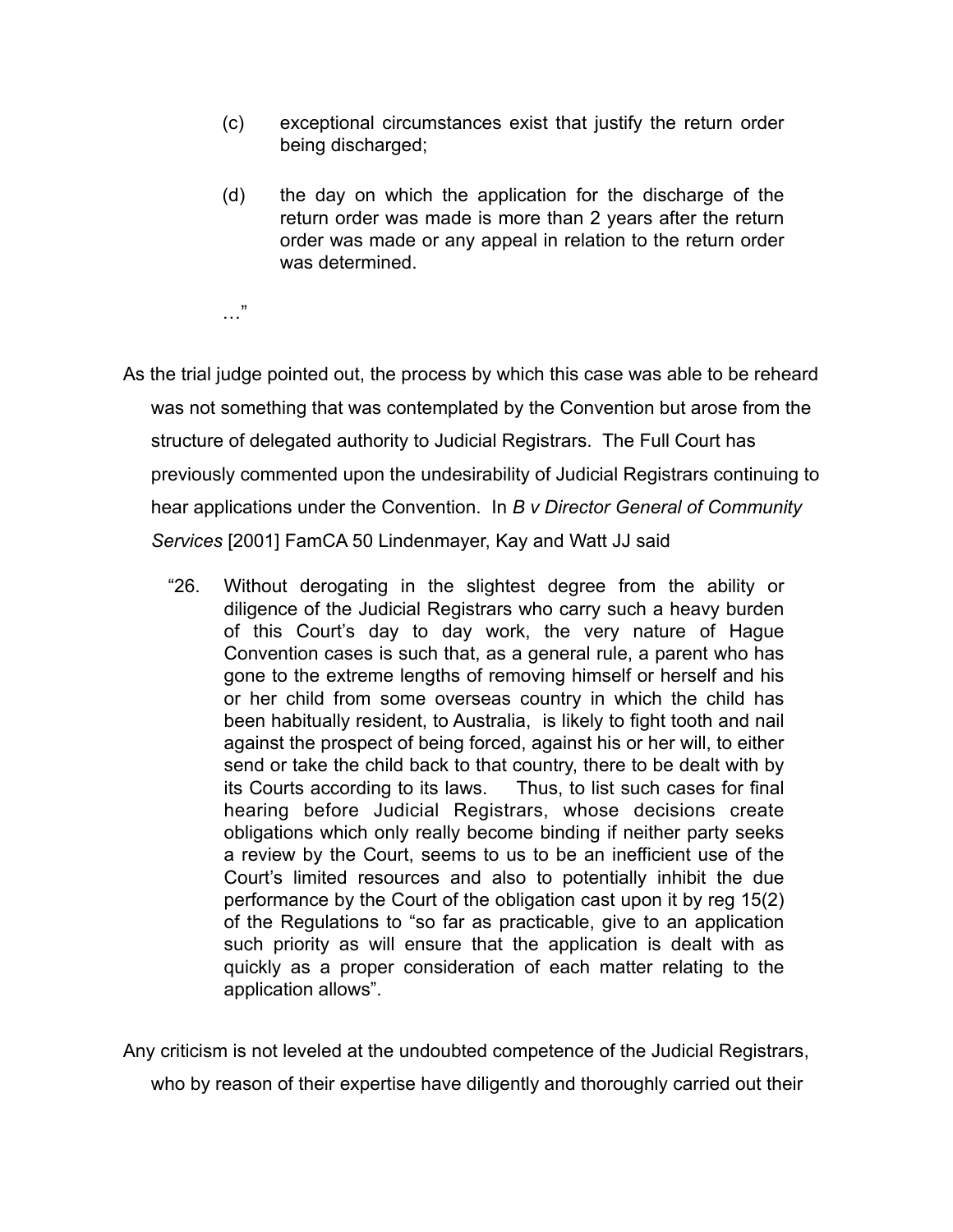task in determining these very complicated cases. Rather the difficulty lies with the need for a prompt resolution of the proceedings. The processes involved when the cases are decided by delegated judicial authority lead to the very real prospect that an adverse outcome will simply be ignored by the respondent to the proceedings and inevitably the matter will have to be reheard. That situation is capable of being entirely avoided by ensuring that the matters are heard at first instance by a judge of the Family Court of Australia rather than by a Judicial Registrar.

- Two reports were then prepared following interviews with the child. The child expressed a wish to stay in Australia and threatened to protest if he were taken away.
- In the course of directions hearings in preparation for the further trial, the State Central Authority requested to be excused from attending at the further hearing of the matter as it would no longer be seeking an order for the return of the child based upon the view it took after having read the family reports. An attempt by the Central Authority to withdraw entirely from the proceedings was rejected by Cohen J on 17 March 2006 and ultimately the Central Authority was simply excused from attending at the rehearing by Le Poer Trench J on 24 March 2006. No objection was taken to the father becoming involved as an interested party without filing any further application.

When the matter came on before Lawrie J on 12 April 2006 there were appearances for the mother and the father only. Her Honour raised the jurisdictional issue seeking to clarify it, saying:

"Well, we all agree that to all intents and purposes the father has stepped into the shoes of the Central Authority, and no jurisdictional or breach of Rules or time concerns will be---

…

[the father] is here on the basis that he has come along with the Central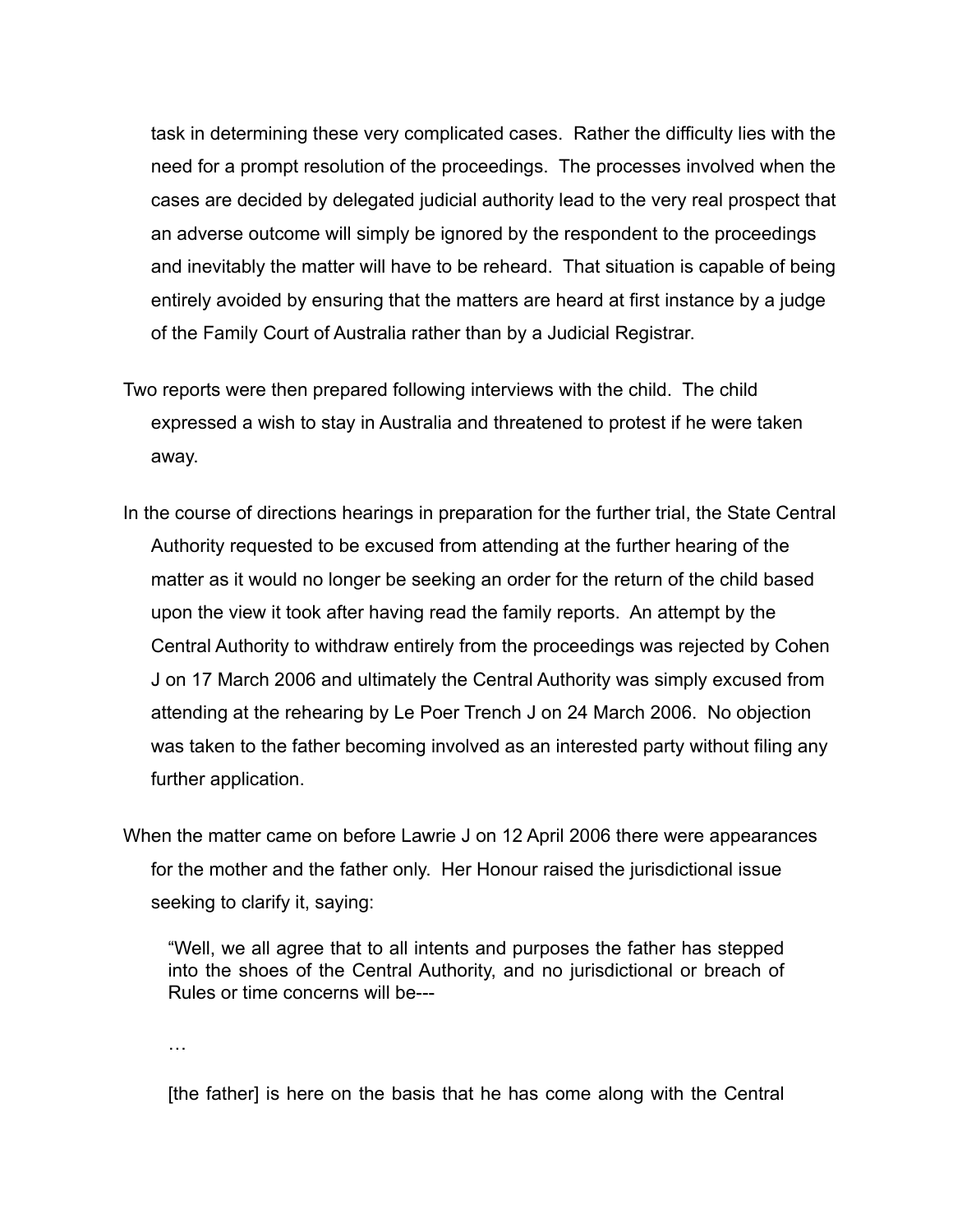Authority who has been excused, but no jurisdictional difficulties are going to be raised to his being here."

Neither the father's counsel nor the mother's solicitor were heard to dissent from her Honour's comments.

The matter then proceeded before her Honour with cross examination being permitted of KB, a court mediator, who had prepared two reports as to the child's objections and maturity, and cross examination of the mother and the father.

The conduct of the hearing under the regulations that permitted cross examination of deponents was unusual. The Full Court (coram Ellis, Nygh and Ross-Jones JJ) said in *Gazi and Gazi* (1993) FLC 92-341:

"The primary purpose of the Convention, the relevant Legislation and Regulations is to provide a summary procedure for the resolution of the proceedings and, where appropriate, a speedy return to the country of their habitual residence of children who are wrongly removed or retained in another country in breach of rights of custody or access. See Convention, Articles 7 and 11, Family Law (Child Abduction Convention) Regulations, reg. 19(1). Accordingly, whilst there may be cases in which it is appropriate to allow cross-examination of deponents of affidavits, such cases would be rare. The majority of proceedings for the return of children, pursuant to the Convention, should be dealt with in a summary manner and cross-examination of deponents of affidavits would not be appropriate. See: *Re E (A Minor) (Abduction)* (1989) 1 FLR 135 at 142 per Balcombe LJ; *P v. P (Minors)* (Child Abduction) (1992) 1 FLR 155."

- On 28 April 2006 Lawrie J delivered her reasons for judgment, announcing that she would be dismissing the application to set aside the order that required the return of F to the United States. The solicitor for the mother advised her Honour that the mother felt unable to ensure the presence of the child at the airport and that it would be appropriate in those circumstances to involve the Marshal of the Family Court of Australia. Her Honour then ordered:
	- "1. That a warrant issue for the apprehension of the child…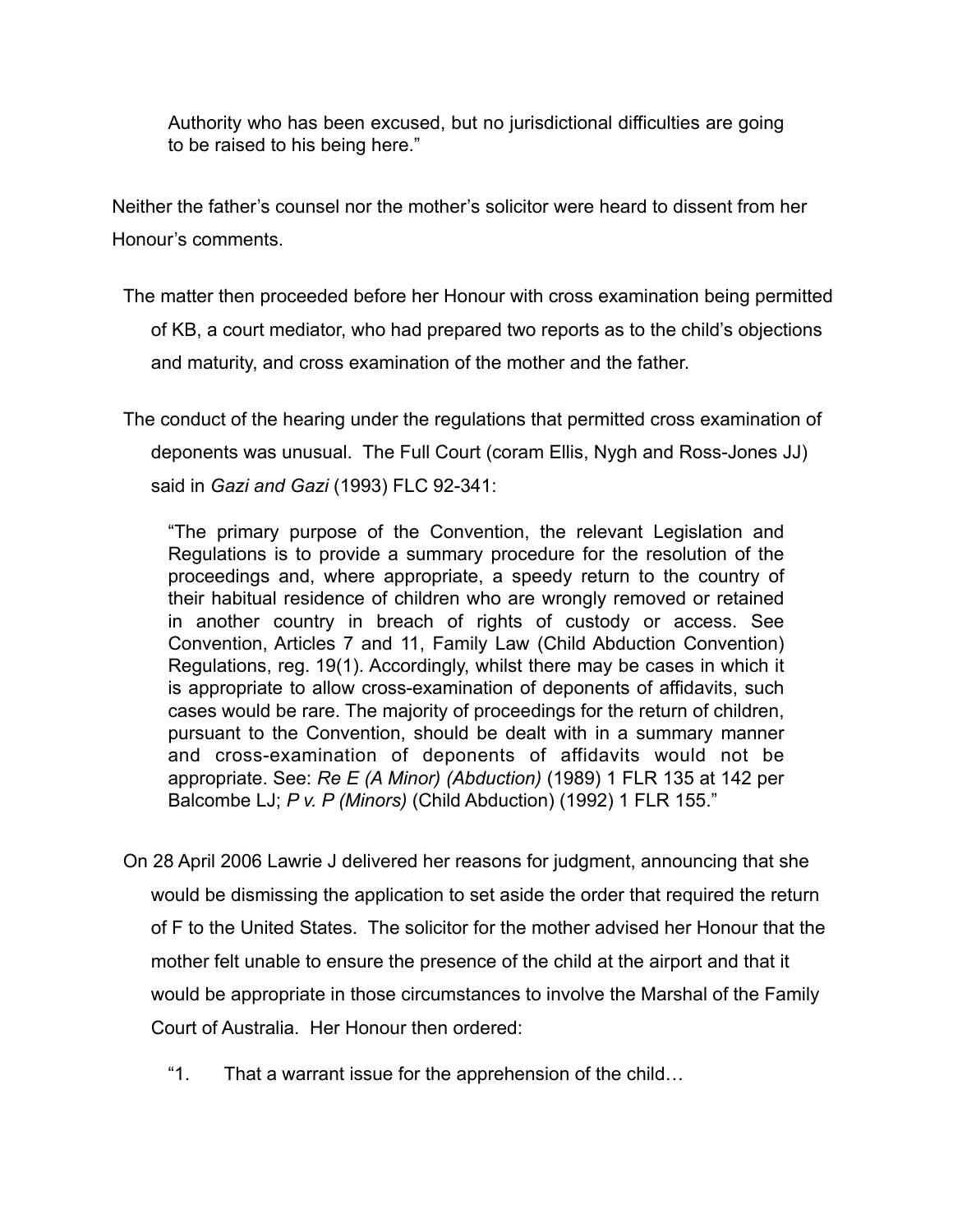- 2. That the Central Authority…do all things necessary to cause a social worker to attend with the officer executing the Warrant …
- 3. That the Central Authority shall cause such arrangements as are necessary to be made for the prompt return of the child…to the United States…consistent with their duty under regulation 20."

That Regulation provides:

"(1) If the responsible Central Authority applies to the court for an order for the return of a child, and the order is made, the responsible Central Authority must cause such arrangements as are necessary to be made to give effect to the order."

- Several days later a warrant for the apprehension or detention of the child was executed with the child being taken from his home at C late at night and placed into foster care.
- On 8 May 2006 the mother filed a Notice of Appeal seeking a discharge of the orders made by Lawrie J and the dismissal of the original application for the return of the child to the United States. An application to stay Lawrie J's orders came on for hearing the same day before O'Ryan J but was rejected.
- On 9 May 2006 the child was accompanied to the airport by his maternal grandmother and two aunts. The child refused to board a plane to be taken to the United States and the father reluctantly agreed to allow the child to return home that evening with his grandmother.
- A further attempt was made to place the child on board a flight to the United States on 13 May 2006. On this occasion the child was accompanied to the airport by members of the Australian Federal Police and officers of the Department of Community Services. The child became distressed at the airport, insisting that he was not going to leave Australia. The Federal Police attempted some physical force by taking the child by the arm and endeavouring to lead him onto the plane.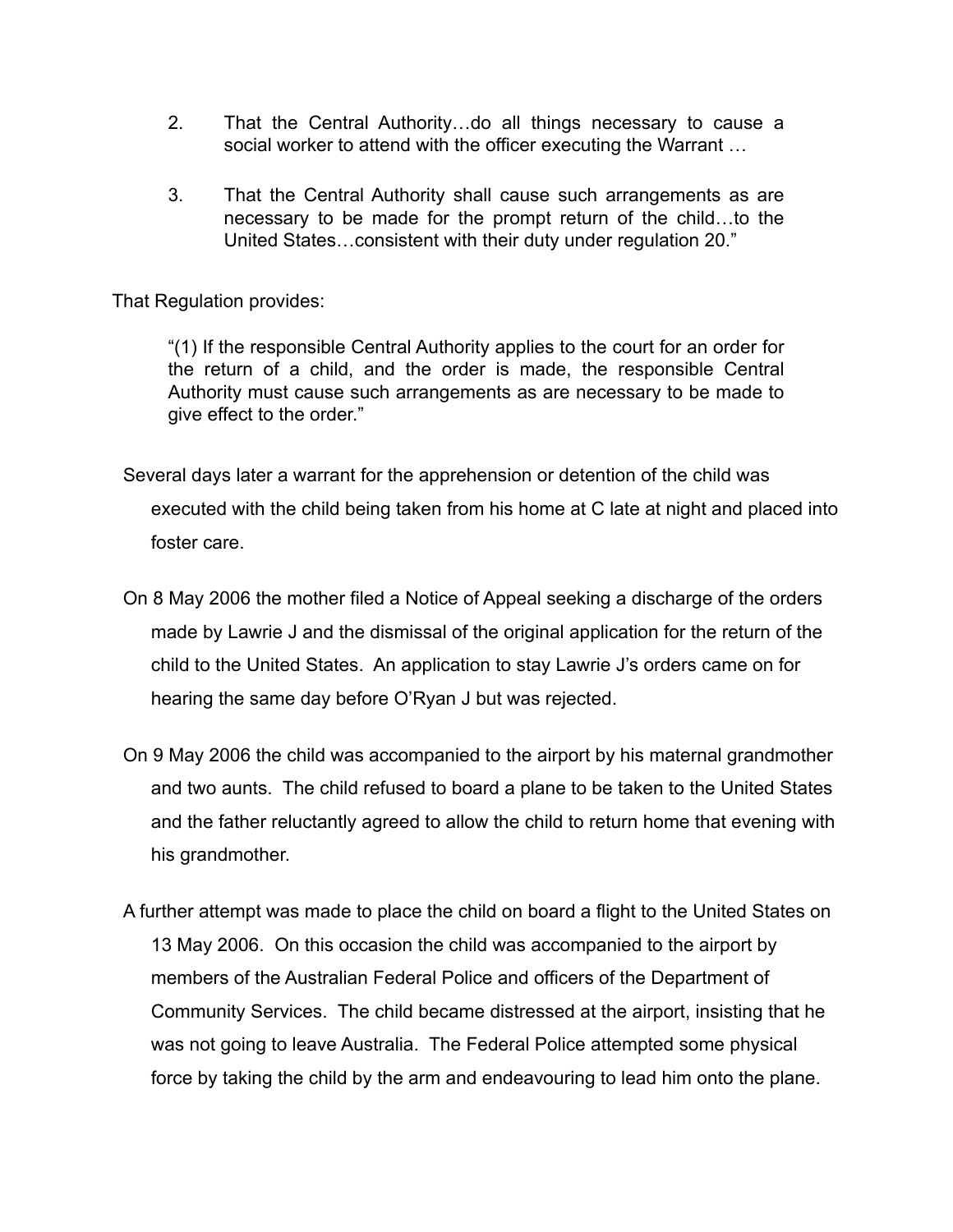The child refused to cooperate. The father was then called in an attempt to convince the child to get on the plane but the child continued his resistance. Eventually the Australian Federal Police determined that they would not use any further force and the child was then returned temporarily to the care of the officers of the Department of Community Services and ultimately collected by his grandmother.

- The matter returned to Court before Judicial Registrar Loughnan on 15 May 2006 when a child representative (now called an Independent Children's Lawyer) was appointed.
- On 7 June 2006 Judicial Registrar Loughnan ordered that the child attend upon "Ms C", a psychologist, for the purposes of reportable counselling. Ms C's role was directed to:
	- "(a) assisting the child's relationship with the father;
	- (b) explaining the Court's orders to the child;
	- (c) exploring the child returning to America including the child's objection, if any, to returning to America;
	- (d) encouraging the child to return to the United States in accordance with the decisions, orders and warrants of the Family Court of Australia."
- On 16 June 2006 further orders were made with the consent of the mother, the father and the child representative for a single expert report to be prepared by Ms C to report on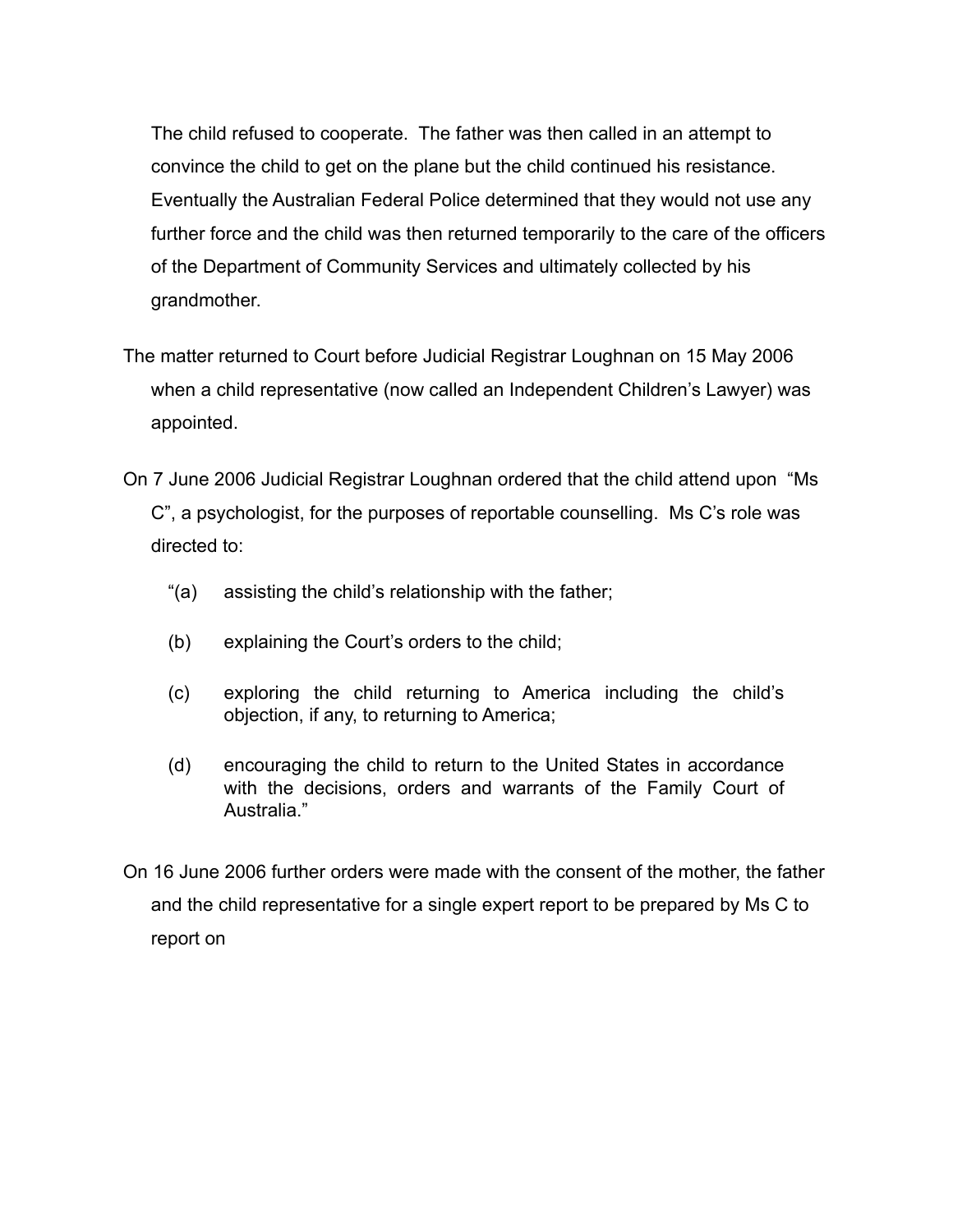- "(a) The progress of counselling in relation to;
	- i) The child's relationship with the Father;
	- ii) Exploring and encouraging the child's return to America;
	- iii) The solutions, if any, to implementing the decisions, orders and warrants of the Family Court of Australia;
- (b) The psychological effect on the child, if any, in circumstances where the mother accompanies the child or does not accompany the child to America;
- (c) the child's level of maturity taking into consideration the changes in the child's circumstances since the date of the last Family Report and Her Honour, Justice Lawrie's judgment dated 28 April 2006 and whether he has attained a level of maturity where it is appropriate to take account of his views;
- (d) whether in light of recent events since the date of the last Family Report and Her Honour, Justice Lawrie's judgment dated 28 April 2006, the child's objection shows a strength of feeling beyond the mere expression of a preference or of ordinary wishes."

# **The judgment**

Her Honour commenced her judgment by outlining the nature of proceedings under

the Hague Convention emphasising that they are:

"not a dispute over which a parent should have the child with them, but over which jurisdiction should determine that issue. It is a return to jurisdiction, not necessarily a change in custody."

Her Honour outlined the history of the proceedings, noting that in the two reports that were prepared following the father's arrival in Australia the child expressed a wish to stay in Australia and threatened to protest if he were taken. Her Honour said:

"29. What is the duty of the Central Authority? Does the Central Authority have a discretion not to take part in the execution of an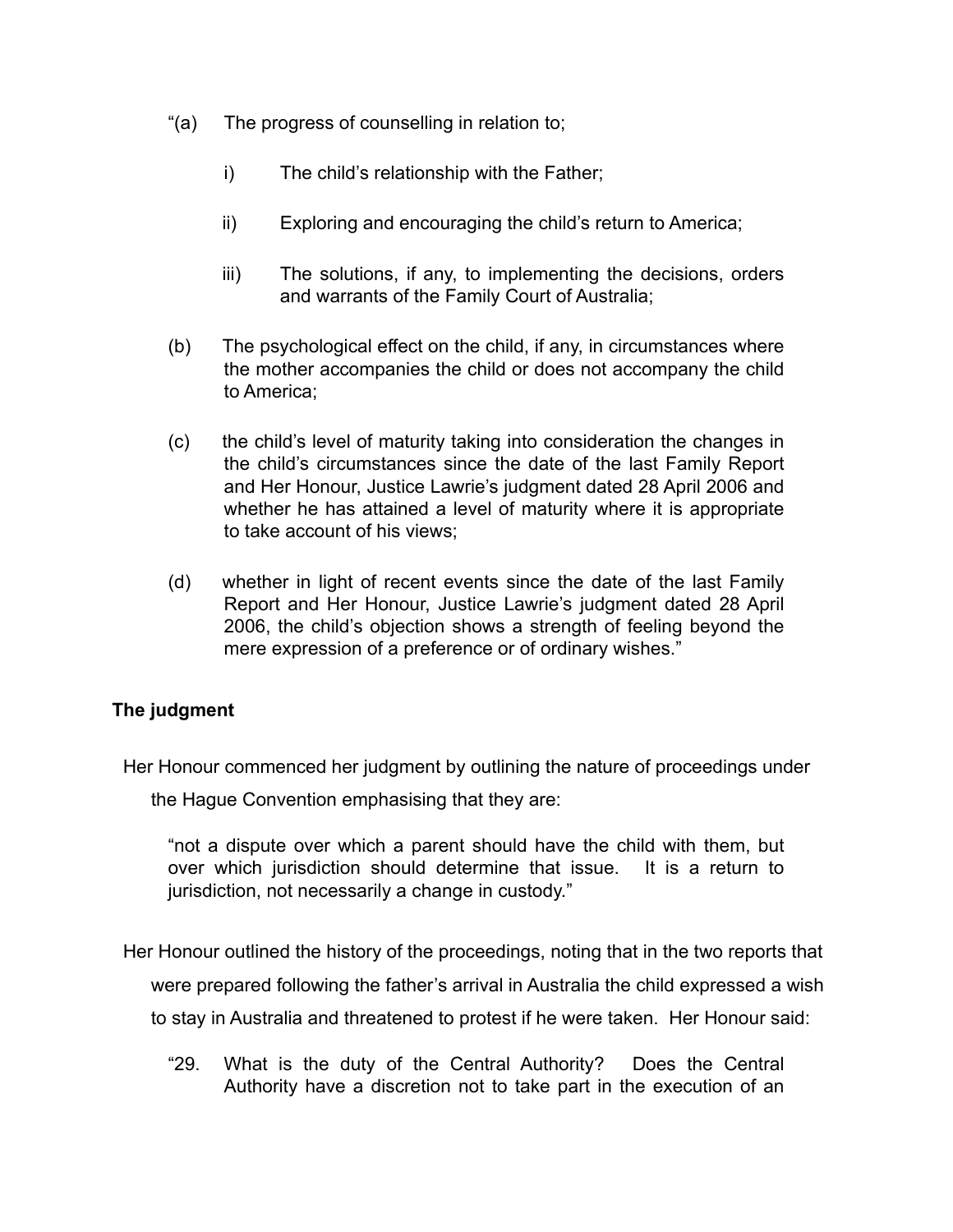order on the basis that it might cause distress to a child, or require force to be used? The child has said that if he was ordered to return with his father he would, 'scream and yell so they couldn't put me on the plane.' He said, 'I don't want to go back and the government shouldn't be able to control your life. I don't see why I should.' He reasoned that the airlines would, 'rather not touch me 'cause it's child abuse. My Dad thinks they'd grab me and put me on the plane, but he's wrong.'

30. The difficulty of a child who does not want to return is not a novel one. Some of the problems were discussed in a paper by the Delegation from the Commonwealth of Australia at the International Child Custody Convention in Washington DC in September 2000 under the heading 'Problems of Enforcement Arising from the Actions of the Child'. It is pointed out in that paper that the Court has a statutory jurisdiction similar to the parens patriae jurisdiction which gives it extremely coercive powers, which can be brought to bear as a last resort. The Convention should not be rendered ineffective by threats of misbehaviour by a child who would prefer not to go."

Her Honour then turned to the two exceptions to mandatory return that were being relied upon by the mother. Her Honour said that the onus of establishing the grounds under Regulation 16 lay with the mother. Regulation 16 insofar as it is relevant provides as follows:

"(3) A court may refuse to make an order [for mandatory return] under subregulation (1) or (2) if a person opposing return establishes that:

- …
- (b) there is a grave risk that the return of the child under the Convention would expose the child to physical or psychological harm or otherwise place the child in an intolerable situation; or
- (c) each of the following applies:
- (i) the child objects to being returned;
	- (ii) the child's objection shows a strength of feeling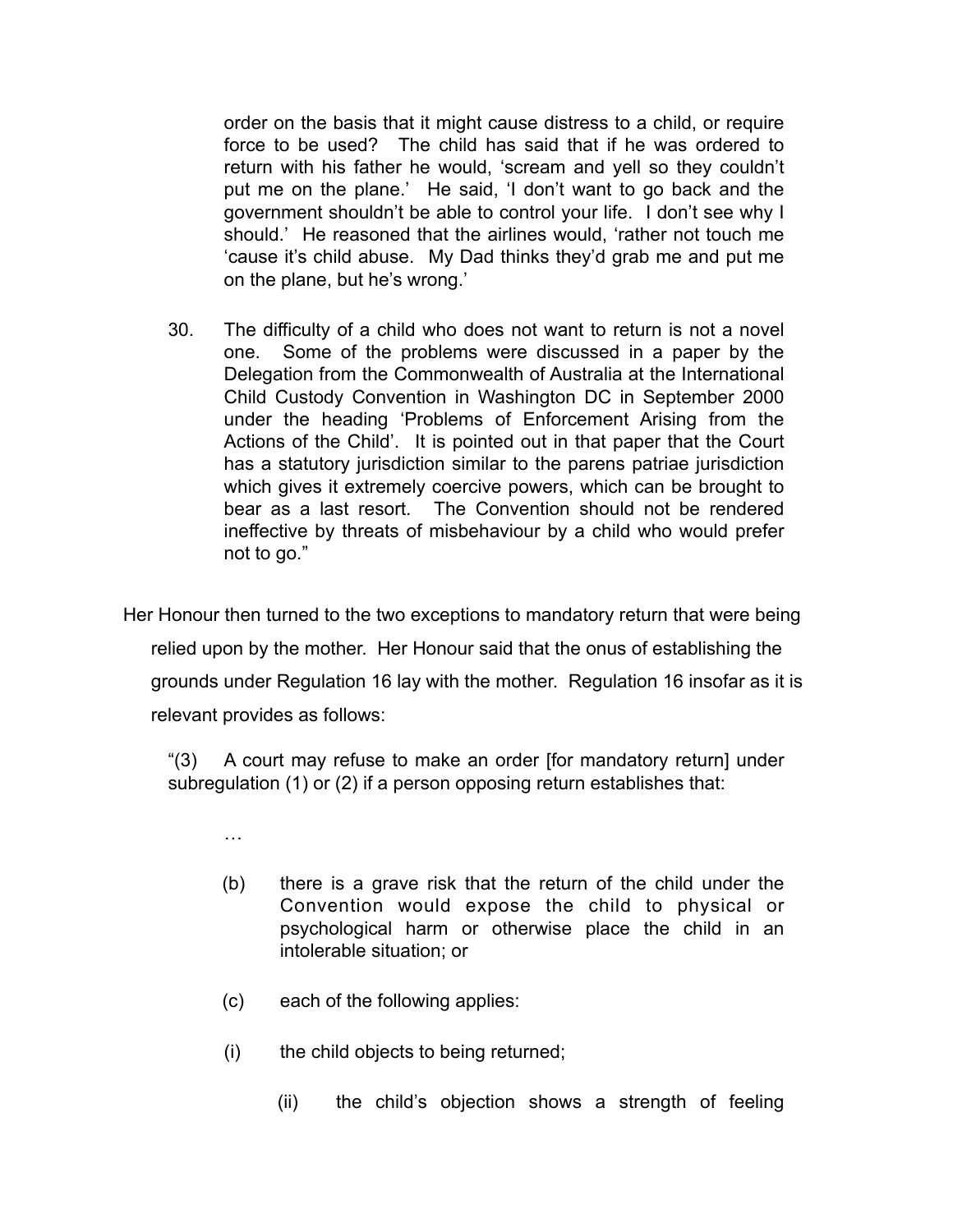beyond the mere expression of a preference or of ordinary wishes;

(iii) the child has attained an age, and a degree of maturity, at which it is appropriate to take account of his or her views; or

…"

We note in passing that the Regulation diverges from the provisions of Article 13 of the

Convention which requires that the person opposing the return establish:

- "(a) the person, institution or other body having the care of the person of the child was not actually exercising the custody rights at the time of removal or retention, or had consented to or subsequently acquiesced in the removal or retention; or
- (b) there is a grave risk that his or her return would expose the child to physical or psychological harm or otherwise place the child in an intolerable situation."

The requirements that take into account a child's objection are expressed in different

terms, namely:

"The judicial or administrative authority may also refuse to order the return of the child if it finds that the child objects to being returned and has attained an age and degree of maturity at which it is appropriate to take account of its views."

As will become apparent, it is unnecessary for us to determine whether there is any significance in that distinction.

Lawrie J indicated that whilst the return of the child to the United States against his wishes would be likely to cause him some distress, he would not be placed in an intolerable situation or exposed to a grave risk of harm. That finding was not challenged in the appeal before us.

Her Honour then turned to consider the provisions of regulation 16(3)(c) namely the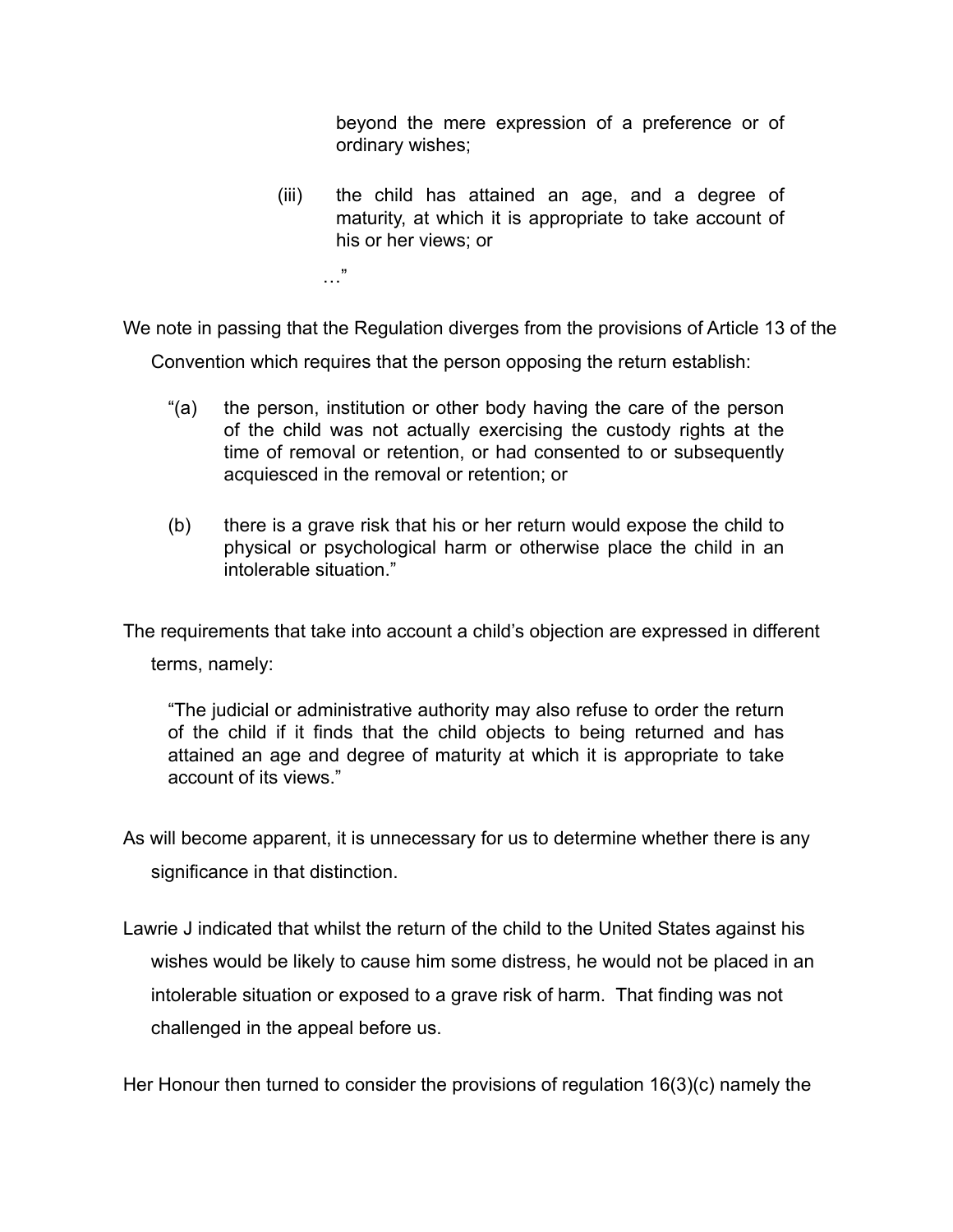issue of the child's objections. Her Honour said:

"35. On the material before me there is no doubt that the child objects to the idea of having to leave the family unit which he has lived in for the past six years, namely with his mother, his de facto stepfather and his younger half-brother, to live with his father, who of course resides in the United States. However that is a different matter from objecting to return to the jurisdiction of the United States. If his mother, stepfather and half-brother were living there (and the stepfather and half-brother definitely have citizenship of the United States and it would appear the mother has at least a right to reside and work there) I believe he would wish to live in the United States with them, and that being in the United States would not cause him physical or psychological harm.

…

38. I think that the child's objections are to separation from the people he wants to live with, in an environment where he is happy and where he wishes to stay and would prefer to stay, not to the idea of returning to the United States as such. He objects to going to the United States because that would be a consequence of going with his father. He wishes to stay in Australia because that will be a consequence of staying with his mother. In my view his concerns are more about relationships than geography. He does not seem to have been asked whether he would object to going to the United States if his mother, stepfather and half-brother went with him until the matter was resolved.

…

## **16(3)(c)(ii) the child's objection shows a strength of feeling beyond the mere expression of a preference or of ordinary wishes**

- 40. The child has said that if he was ordered to return with his father he would 'scream and yell so they couldn't put me on the plane.' He said, 'I don't want to go back and the government shouldn't be able to control your life. I don't see why I should.' He reasoned that the airlines would 'rather not touch me 'cause it's child abuse. My Dad thinks they'd grab me and put me on the plane, but he's wrong.'
- 41. Notwithstanding the child's wishes, and some of the melodramatic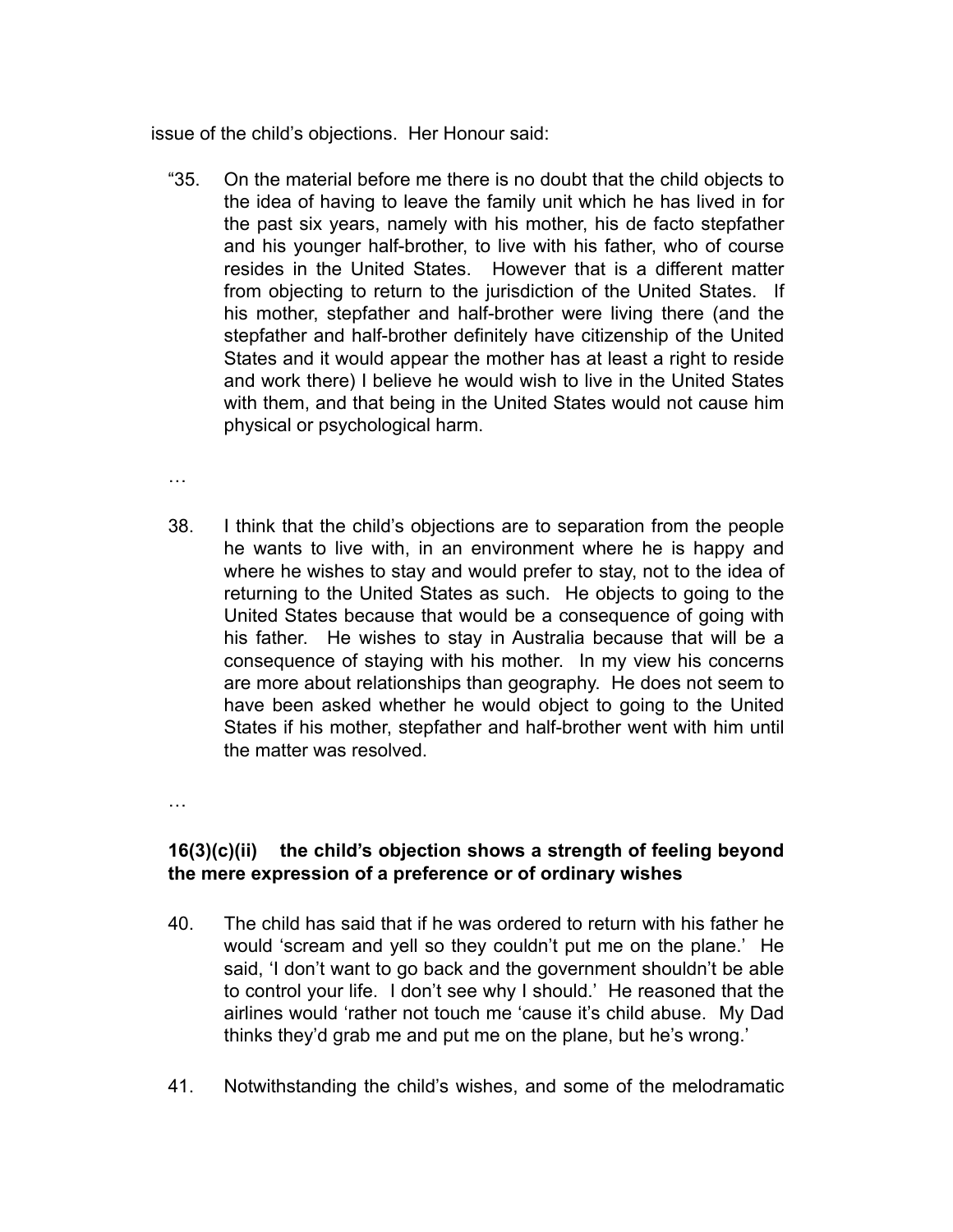terms in which they are couched, I am not satisfied that they show a strength of feeling beyond the mere expression of a preference or of ordinary wishes. His demeanour when interviewed by the counsellor was 'relaxed, articulate and communicative.' It would be normal for a child to not wish to leave the family group where he had been living for six years, or the place where he is happy and popular.

42. I would not see the discretion to not order the return of the child as being engaged, but I have nonetheless considered the remaining 'steps'.

## **16(3)(c)(iii) the child has attained an age, and a degree of maturity, at which it is appropriate to take account of his or her views**

- 43. Although he is described by the counsellor as having 'a high level of maturity for his developmental age' he is not yet twelve. He said as a 'preteen he was old enough to make up his own mind.' He is able to discuss his views on his father (being able to moderate his view of his father after greater exposure to him), and distinguish them from his views on returning to his former home. He appears to have been able to have some independence in forming those views, although he has, as would be inevitable, been subject to influences of varying degrees of subtlety from both sides.
- 44. However I do not think that he has such a high degree of maturity that he understands the real issues, and does not distinguish between leaving one parent's household for another, as against leaving one country for another.
- 45. Even if I did nonetheless consider it appropriate to take his views into account, the possibility of not ordering the return of the child is discretionary, not mandatory.
- 46. In my view they are not sufficiently weighty to displace the upholding of the Convention. It is in the interests of every child whose parents live in different countries to have the protection which the Convention affords. The inevitable upset caused when a child who has been away from the jurisdiction of origin is returned is not sufficient to displace the making of an order for his return."

## **The appeal**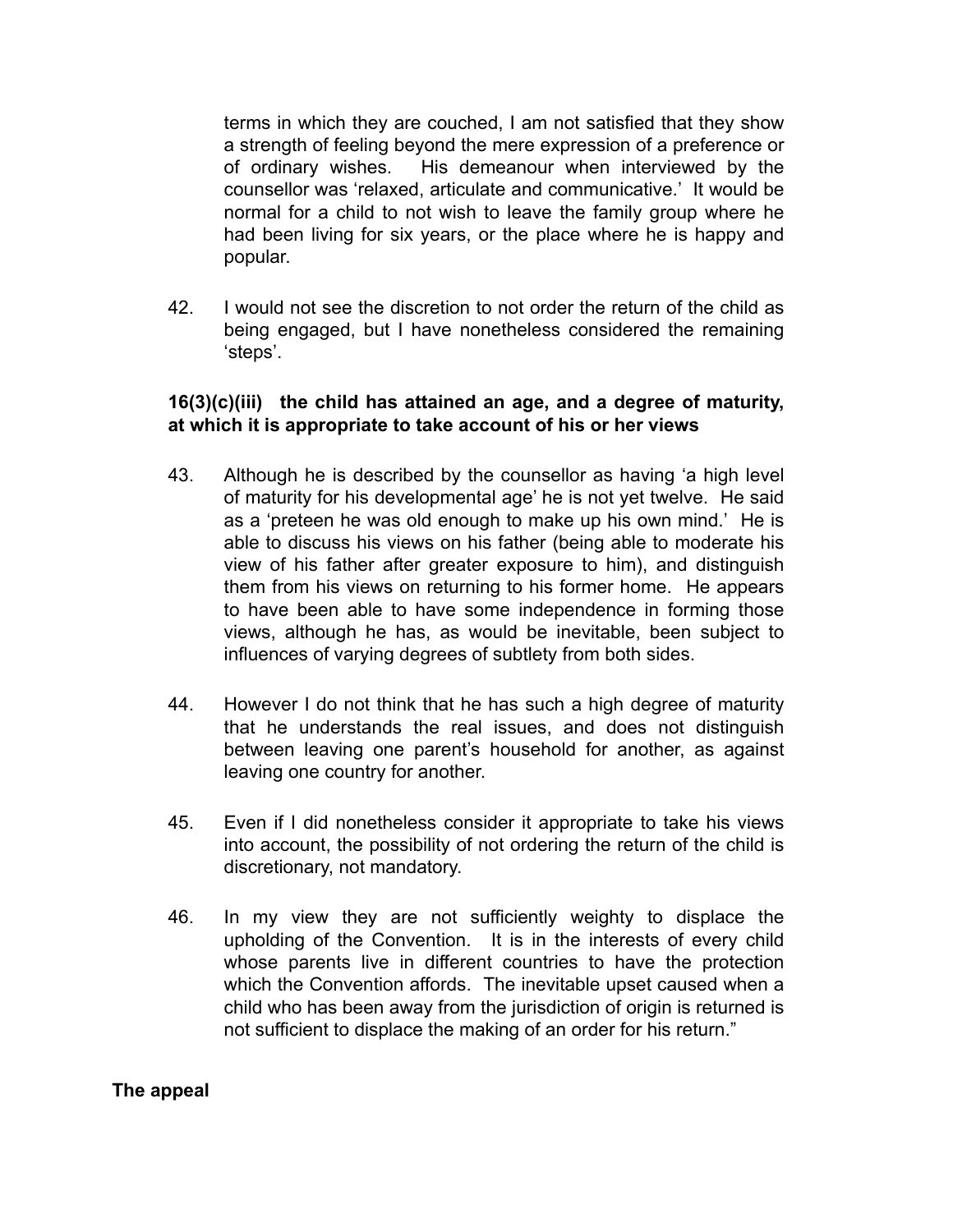## **Further evidence**

Section 93A(2) of the *Family Law Act* 1975 (Cth) empowers the Full Court on the hearing of an appeal to receive further evidence on questions of fact. The circumstances in which it is appropriate to exercise the discretion to admit such evidence were discussed by the High Court in *CDJ v VAJ* (1998) 197 CLR 172 and in particular in the joint judgment of McHugh, Gummow and Callinan JJ at pars 104 to 114 where their Honours said (footnotes omitted, emphasis added):

[104] In the exercise of the discretion conferred by a power such as s 93A(2), the critical factor is the subject matter of the proceedings with which the appeal is concerned. This is because **the purpose of the power to admit further evidence is to ensure that the proceedings do not miscarry**….

…

[106] … Unlike courts in banc hearing applications for new trials, the Full Court of the Family Court can evaluate the facts of the appeal for itself and in many cases is in a position to evaluate the further evidence and take it into account in considering the appeal without the necessity to have the proceedings reheard.

[107] The discretion conferred by s 93A(2) to receive further evidence on appeal is not expressed to be limited in any way. In particular, the subsection contains no requirement, comparable with that often found in statutes conferring power on an appellate court to receive further evidence, that 'special grounds' or 'special leave' be shown before the evidence can be adduced. …

[108] … Although the discretion to admit further evidence is not attended by any express words of limitation, the subject matter, scope and purpose of the appeal provisions in Pt X of the Act and the issues involved in each appeal will point to the considerations which are or are not extraneous to the exercise of the power.

[109] One consideration in construing s 93A(2) is its remedial nature. **Its principal purpose is to give to the Full Court a discretionary power to admit further evidence where that evidence, if accepted, would demonstrate that the order under appeal is erroneous.** The power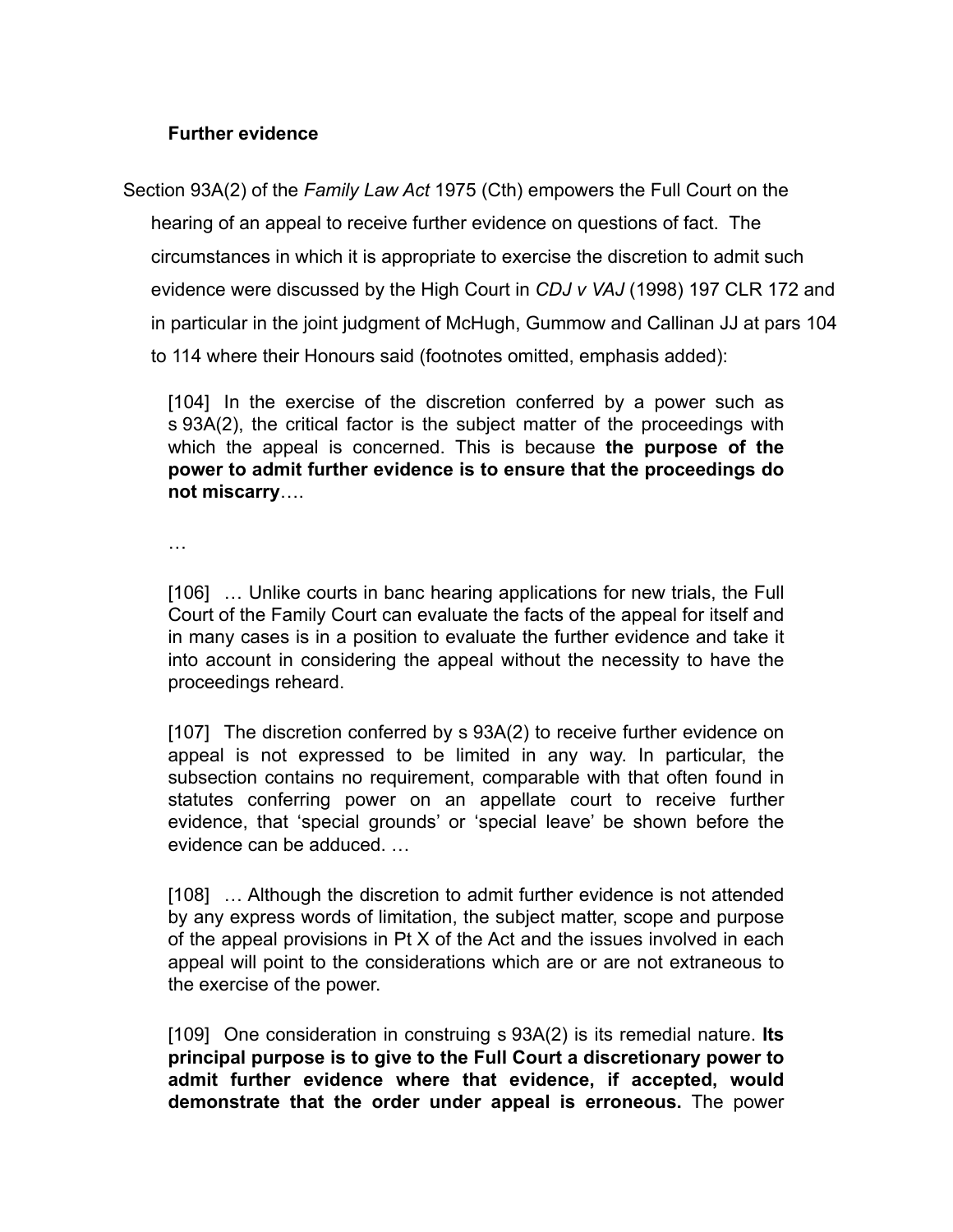exists to facilitate the avoidance of errors which cannot be otherwise remedied by the application of the conventional appellate procedures. A further, but in practice subsidiary, purpose is to give the Full Court a discretion to admit further evidence to buttress the findings already made.

…

[111] Still another consideration is that the discretion is given to an appellate court hearing an appeal against an order made in the exercise of original jurisdiction. No doubt it is true that, because the appeal is by way of rehearing, the Full Court's jurisdiction is neither purely appellate nor purely original. In *Attorney-General v Sillem*, Lord Westbury LC pointed out that '[a]n appeal is the right of entering a superior court, and invoking its aid and interposition to redress the error of the court below'. Appellate jurisdiction in the strict sense is jurisdiction to determine whether the order of the court below was correct on the evidence and in accordance with the law then applicable. In contrast, **the Full Court of the Family Court must decide the rights of the parties upon the facts and in accordance with the law as it exists at the time of hearing the appeal.** Speaking of the similar jurisdiction of the English Court of Appeal, the Master of the Rolls, Sir George Jessel, said that the appeal is a 'trial over again, on the evidence used in the court below; but there is a special power to receive further evidence'. … The power to admit the further evidence exists to serve the demands of justice. Ordinarily, where it is alleged that the admission of new evidence requires a new trial, justice will not be served unless the Full Court is satisfied that the further evidence would have produced a different result if it had been available at the trial. Without that condition being satisfied, it could seldom, if ever, be in the interests of justice to deprive the respondent of the benefit of the orders made by the trial judge and put that person to the expense, inconvenience and worry of a new trial.

…

**'Additional evidence dealing with events that have occurred since the hearing in the court below is readily admitted, especially in custody cases where the relevant circumstances may change dramatically in a short period of time.'**

…

[114] No doubt **the Full Court will readily admit further evidence which is not in dispute and which the court is able to evaluate and**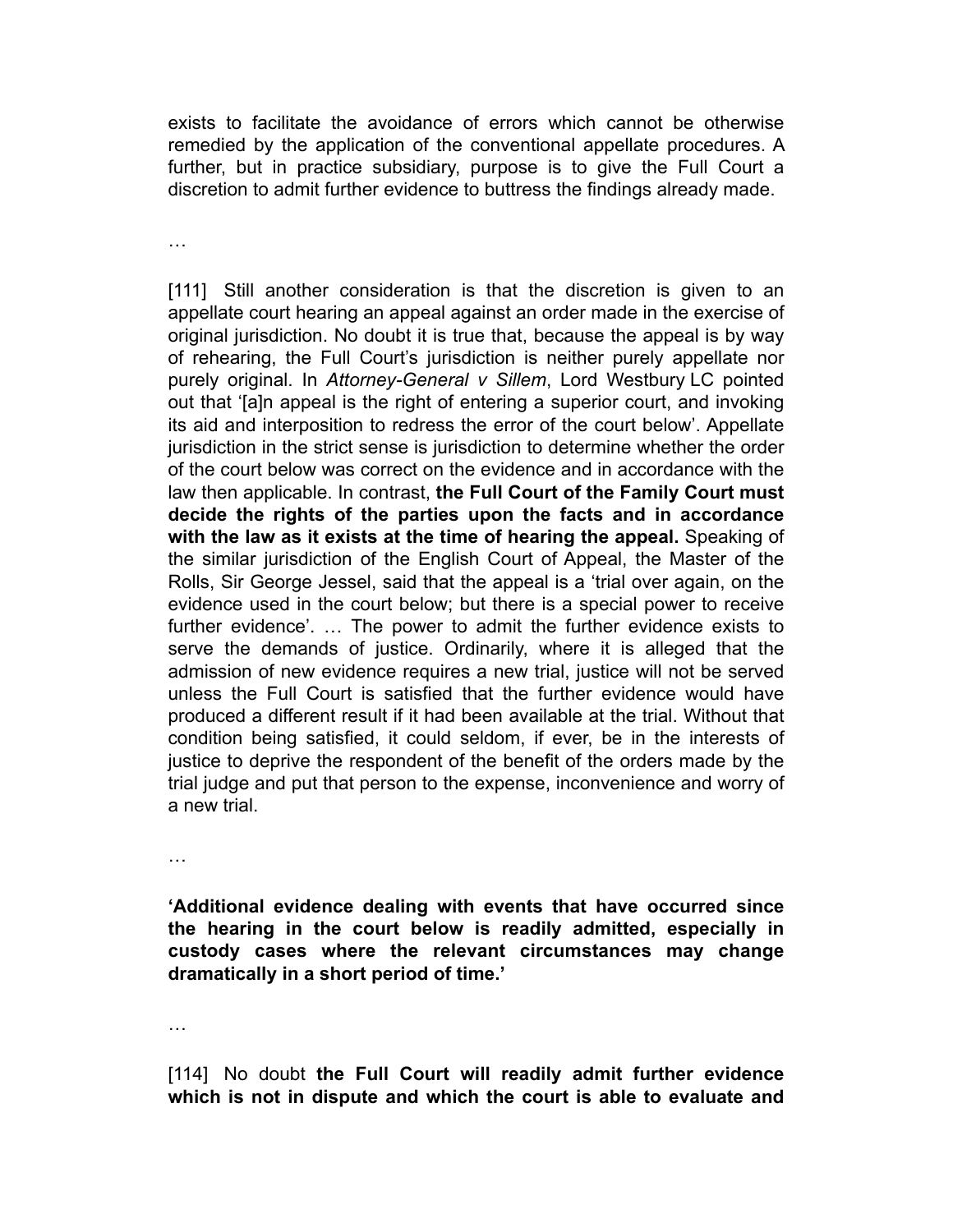**take into account in considering the appeal without the necessity to have the proceedings reheard.** Further evidence of this kind is particularly likely to be admitted where the evidence relates to events occurring after trial. In the case of undisputed evidence which the Full Court can evaluate as part of the evidence in the appeal, the discretion to admit the evidence may even be properly exercised without the Full Court considering what effect it would have had on the trial judge's decision. In that context, the likely effect of the further evidence on the Full Court's view of the evidence before the trial judge is the important consideration.  $\cdots$ 

- At the hearing of the appeal the mother and the Independent Children's Lawyer each sought to adduce further evidence. The father resisted the applications but sought himself to lead further evidence in the event that his resistance was unsuccessful.
- We determined to reject the mother's application to admit into evidence affidavits sworn by the mother, two of her sisters, her mother and a friend of the mother. It was conceded by counsel for the mother that the material contained in those affidavits was contentious and at best merely corroborative of other material of a non-contentious nature. We determined to admit an affidavit by Ms P, the solicitor for the Department of Community Services that annexed a report from an officer of the Department who had attended at the airport on 13 May 2006. We also determined to admit into evidence on the application of the Independent Children's Lawyer a report by Ms C who had been appointed as a single expert pursuant to the provision of Part 15.5 of the Family Law Rules 2004 with the consent of all the parties.

Regulation 26 of the *Family Law (Child Abduction Convention) Regulations* provides:

## "**Reports by family consultants**

- (1) In proceedings under these regulations in a court, the court may:
	- (a) direct a family consultant to report to the court on such matters that are relevant to the proceedings as the court considers to be appropriate; and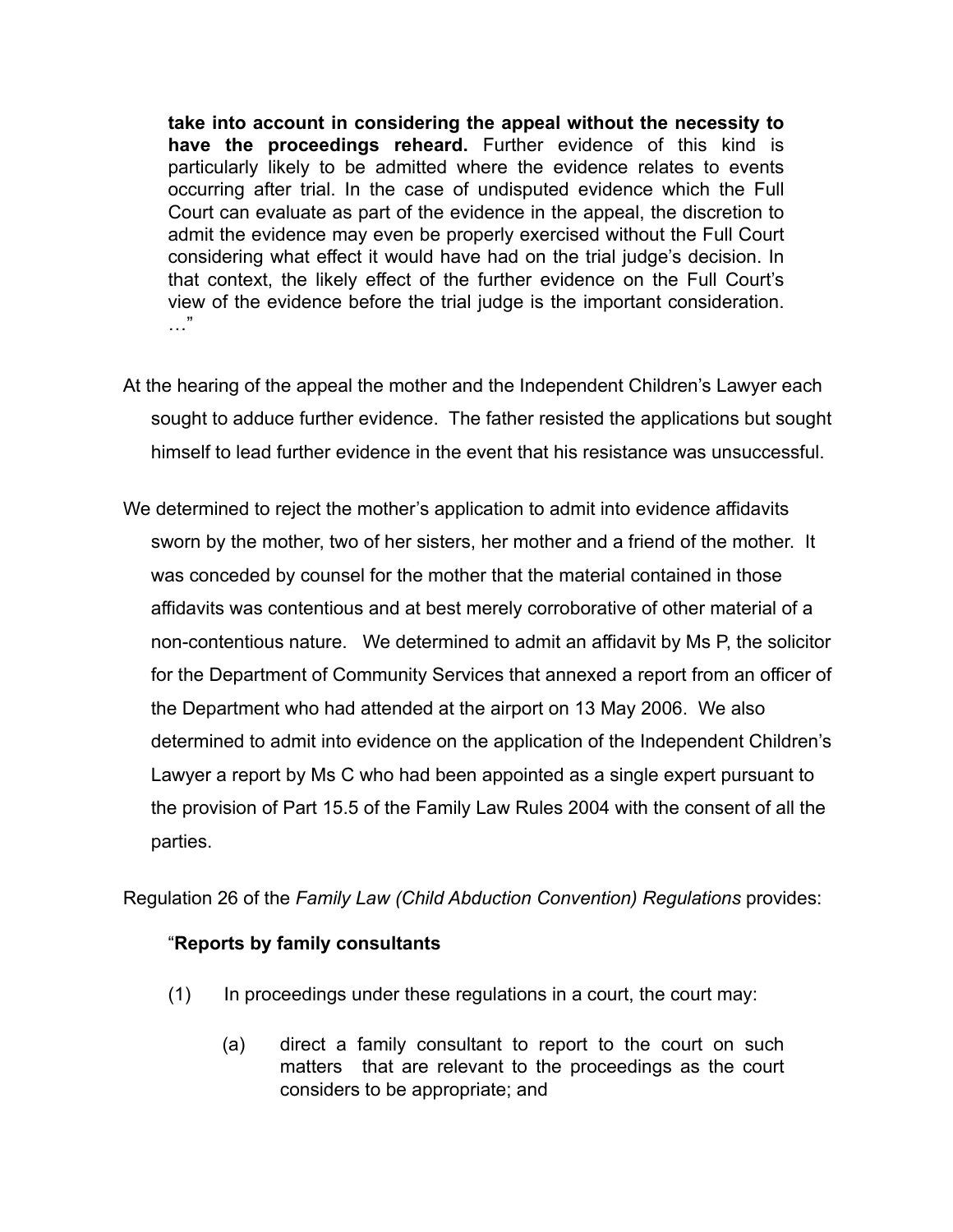- (b) adjourn the proceedings until the report is made.
- (2) A family consultant may include in a report, in addition to the matters required to be included in the report, any other matter that relates to the care, welfare or development of the child.
- (3) The court may make such orders, or give such further directions, as it considers appropriate in relation to the preparation of the report including, if the court considers it appropriate, orders or directions in relation to the attendance on the family consultant of a party to the proceedings or of the child.
- …
- (6) A report made to the court in accordance with a direction given under this regulation may be received in evidence in any proceedings under these regulations.
- …"
- Given the circumstances in which the report came into existence, namely the visible and stern resistance of the child to attempt to have him either cajoled, persuaded, or ultimately forced to board a plane for return to America, it seemed to us that it would be an affront to justice for us to reject the application for admission of the evidence.
- Counsel for the father sought leave to cross examine the maker of the report but we declined that leave on the basis that it would be inappropriate for that process to occur before the Full Court and given the need for a prompt resolution to the Hague proceedings, the referral back for yet further proceedings at first instance seemed highly inappropriate unless we could be persuaded that something constructive could come as a result of any further proceedings.
- Once it had been determined that we would allow the documents into evidence, an affidavit by the father sworn 11 May 2006 outlining the events surrounding the attempted removal of the child on 9 May 2006 was admitted into evidence with the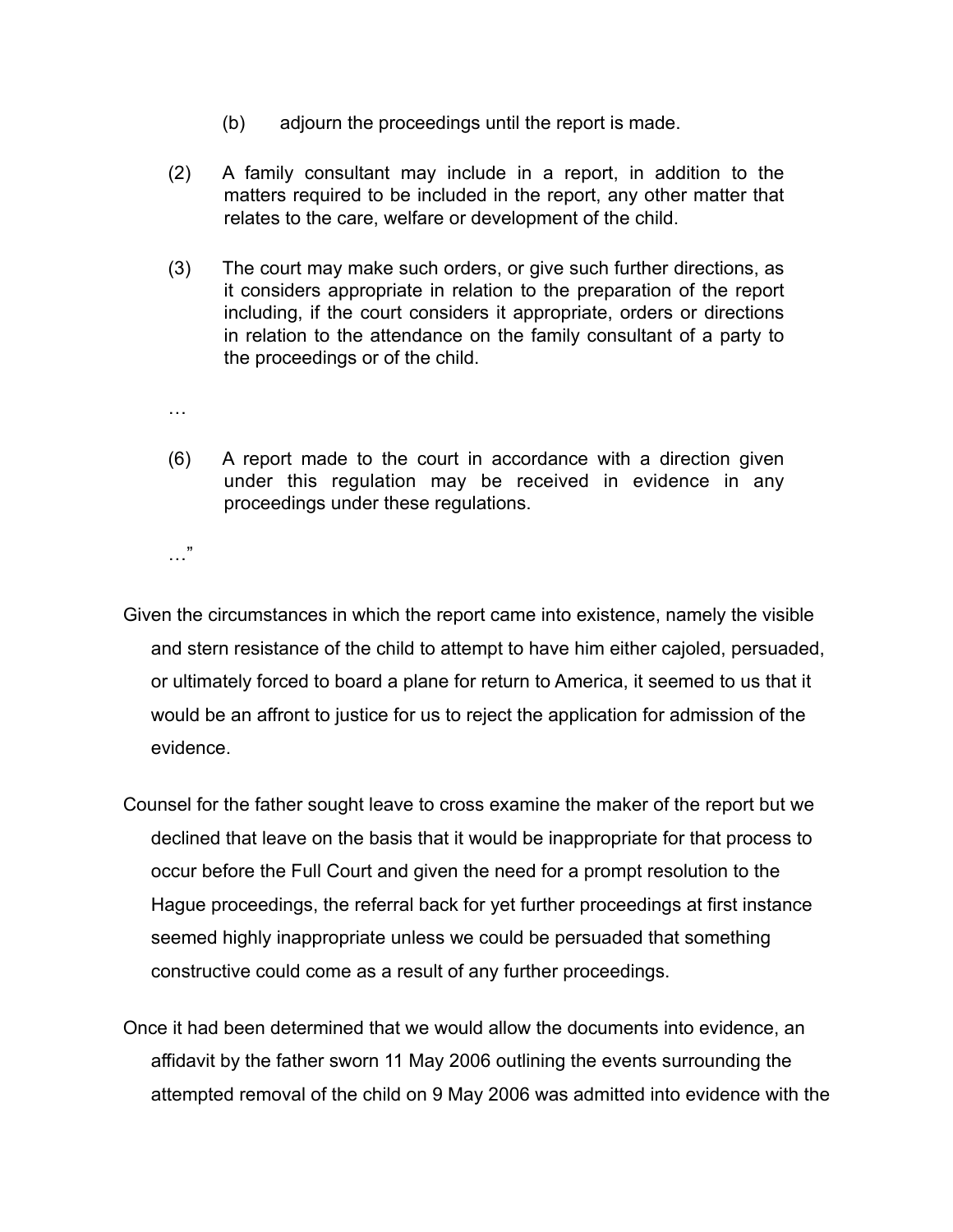consent of all the parties. In addition, a bundle of documents consisting of Qantas records, Australian Federal Police records and Department of Community Service records relating to the events of 9 May 2006 and 13 May 2006 were also admitted into evidence without objection.

What is apparent from the further evidence and which is non-contentious is as follows:

- On 9 May and 13 May 2006 F was taken to Sydney airport;
- On each occasion he refused to board a flight to the United States;
- On each occasion he informed his father and the authorities that he did not want to return to the United States;
- On the first occasion the father's attempts to persuade the child to join him voluntarily were unsuccessful and the father then desisted from any further attempt to force the child onto the plane;
- On the second occasion the Federal police officer approached the child who was crying and saying that he was not willing to get on the plane. The officer then said to F something like "What will you do if I have to pick you up and carry you onto the plane?". F said "I won't go" and started crying more. The officer then grabbed hold of F's upper arm and attempted to pull him off the seat. F reacted by pulling his arm free and attempting to move his body further away. F was also holding tightly onto the seat handles and cushion. The officer desisted and stepped back as it became evident that F was becoming more distressed. The Federal Police refused to apply any further force to the child. The father was then invited to attempt to persuade the child to join him on the plane but the child resisted any of his father's entreaties.
- The father's evidence concerning the events surrounding 9 May 2006 would indicate that the maternal grandmother was fully supportive of the child in his resistance to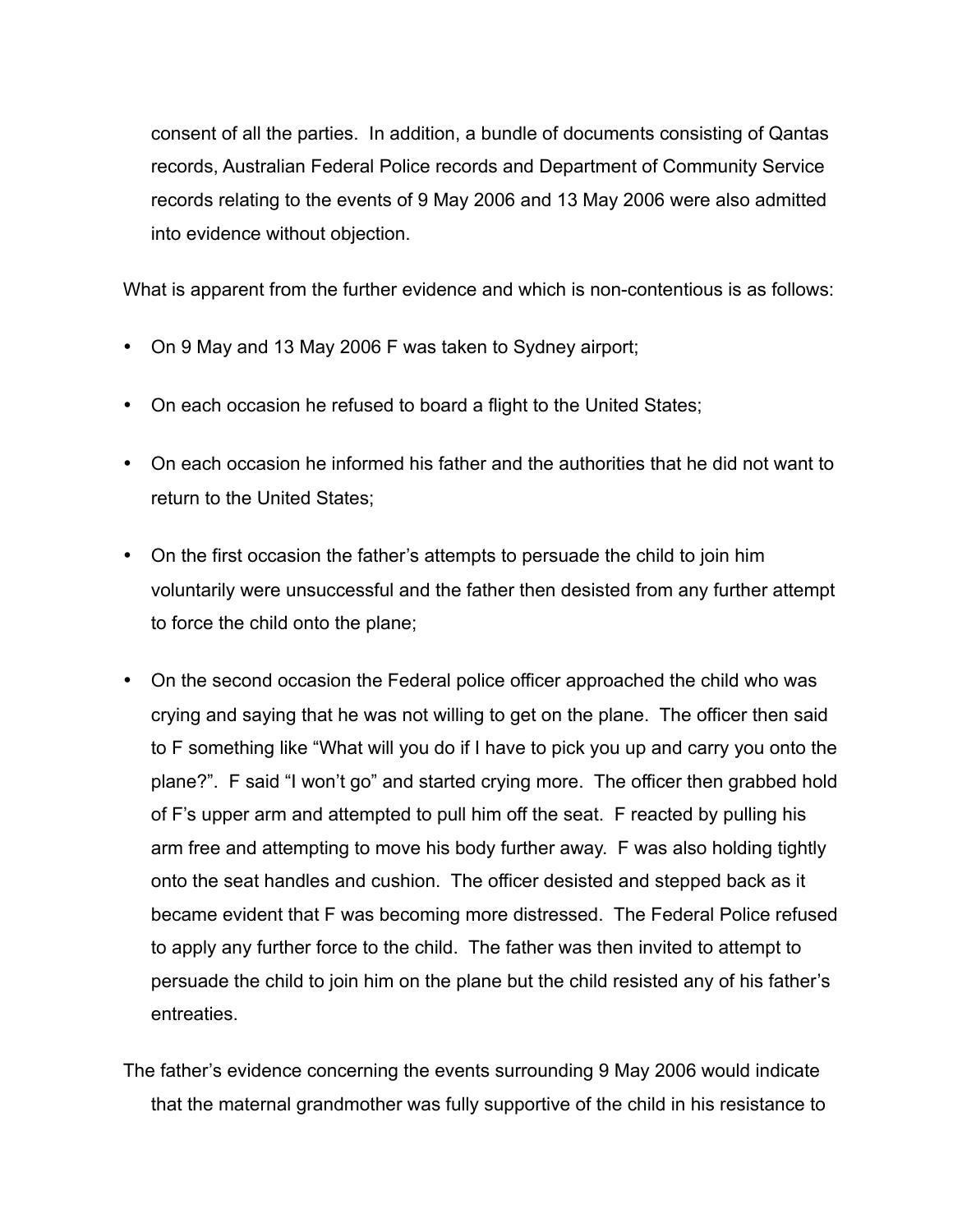return to the United States. She insisted on accompanying the child to the airport and at the airport told the father to "[l]eave the child alone. Can you hear he doesn't want to go back with you". Whilst there may be reason to question whether the child's reactions might have been different if the maternal grandmother had appeared to be supportive of the return order, the reality is that the child was hostile and oppositional. The grandmother's empathy could not be seen to detract from that reality.

### **The counselling report**

- The counselling report prepared by Ms C details three one hour interviews with F on 16 June, 23 June and 4 July 2006 as well as shorter interviews with the mother, the father and the maternal grandmother. The reporter indicates that she discussed with the child the nature of the Hague Convention which had set out rules for what should happen if a child is moved between countries where both parents have not agreed that that should have occurred. It is not apparent that the reporter explained to the child that the nature of a return under the Hague Convention was so that the courts in the country to where the child was being returned could then decide the issue as to where the child should live and that accordingly any return to the United States may only be a temporary one. The reporter concluded that from her interviews with the child it was evident that the child's views of his relationship with his father had become significantly more negative. She noted that his unambivalent strident rejection of the father, with no apparent guilt or conflict, was consistent with the child being alienated.
- The reporter noted that she was surprised that the father did not seem to have considered the impact on F's welfare if he was removed from Australia and relocated back to the United States and the emotional and psychological cost of this on the child. The reporter further noted considerable animosity between the mother, her mother and the father. It was long standing and pre-dated the move from America to Australia. She further reported that her counselling sessions with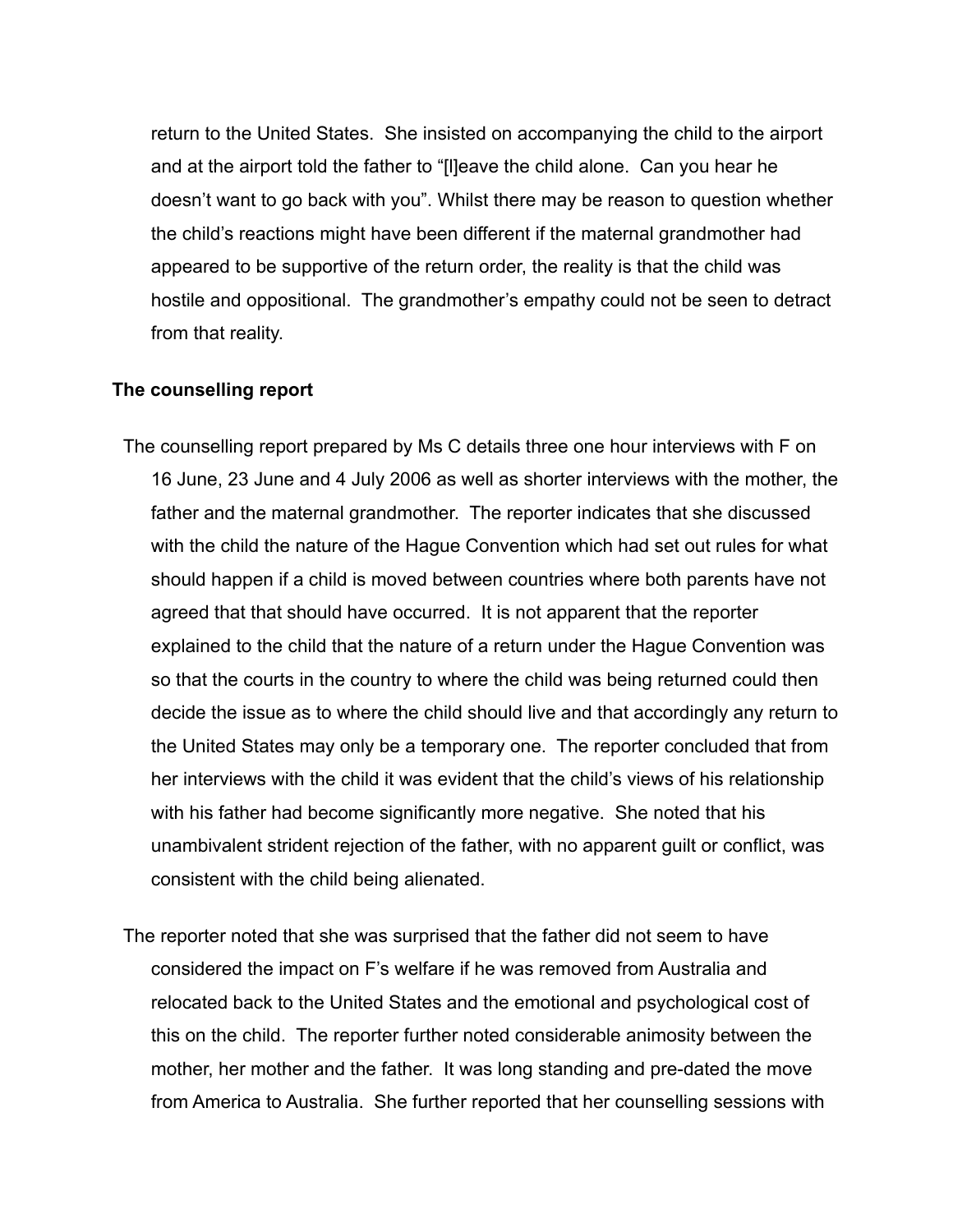the child did not have any positive impact on the child's re-evaluation of his relationship with his father. She reported that if any headway was to be made in healing the relationship, long term family counselling of over 12 months by an experienced practitioner needed to be conducted.

The reporter then noted that the child retained a strong conviction that he objected to being returned to America. He saw his father as unsafe and someone who did not listen to him. He said that he would resist any attempts to force him onto the plane by kicking and screaming, and that if he was forcibly taken back to America he would run away.

The reporter concluded that F had a:

"strong objection to going back to America...He stated he feels Australian and this is a strong feeling… [i]t is…likely his feelings about the USA have been influenced by his Mother and her family."

The reporter observed that the psychological effect of returning the child to the United States was likely to be negative and adversely affect his welfare. If forced to return with the father this:

"is more like [sic] to lead to an escalation of bad feelings towards the Father over time and further breakdown in the Father/son relationship, and an increased likelihood of depression, acting out behaviours, self harming behaviours and school failure."

The psychologist commented that the child had demonstrated a sufficient level of maturity, that it was appropriate to take his views into account, he having demonstrated the use of emotions as an internal monitoring and guidance system and was able to participate in exploring hypothetical situations. The reporter was clearly of the view that the child's objection showed a strength of feeling beyond mere expression of preference or ordinary wishes. The forcible removal to the airport had galvanised the child's belief that it was up to him to fight for what he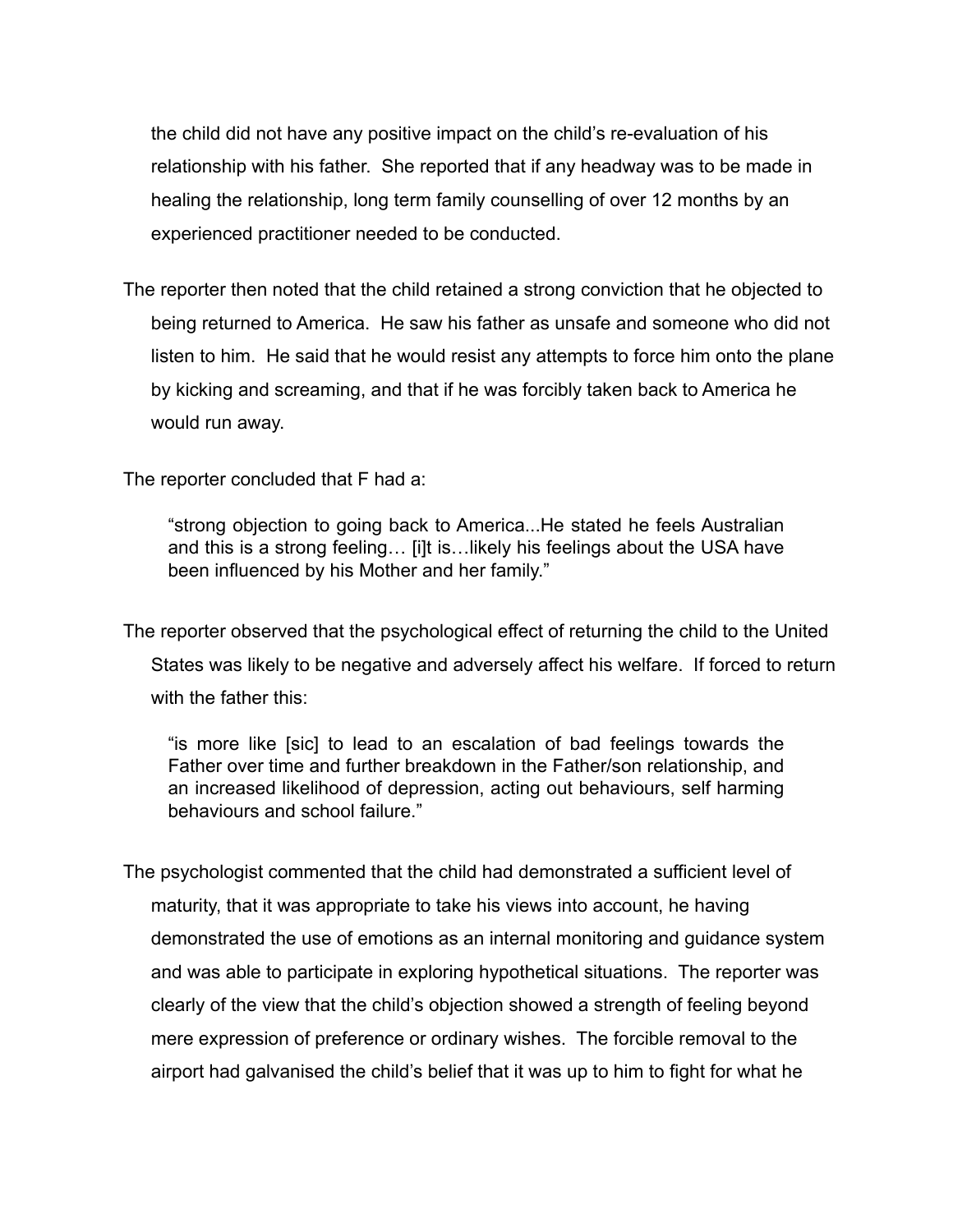wanted.

### **The effect of the further evidence**

- The trial judge had concluded, after having read the welfare reports of KB and heard her cross examination, that the child's objections were to separation from the people he wanted to live with rather than an objection to returning to the United States, and that although he had expressed the wishes in melodramatic terms, they did not show a strength of feeling beyond the mere expression of a preference or ordinary wish. She had further concluded that the child did not understand the real issues and did not distinguish between leaving one parent's household for another as against leaving one country for another.
- There has been considerable discussion in the cases in the texts on precisely what it is that the child objects to. The relevant regulation talks about the child objecting to "being returned". Several of the cases have endeavoured to read down that phrase to mean effectively being returned to the country of habitual residence for the purposes of enabling that country to determine where and with whom the child should reside. The view was expressed by the Full Court (Barblett DCJ, Ellis and Lindenmayer JJ) in *Director General of Department of Community Services and Crowe* (1996) FLC 92-717 and reaffirmed in *De L and Director General NSW Department of Community Services* (1997) 21 Fam LR 413 at 426 that the objection was an objection to being returned to the country of the child's habitual residence and not to living with a particular parent. The Court went on in *De L* to say:

"However, as was pointed out by Balcome LJ in **Re R (Child Abduction: Acquiescence) (1995) 1 FLR 716**, there may be cases 'where the two factors are so inevitably and inextricably linked that they cannot be separated'.

…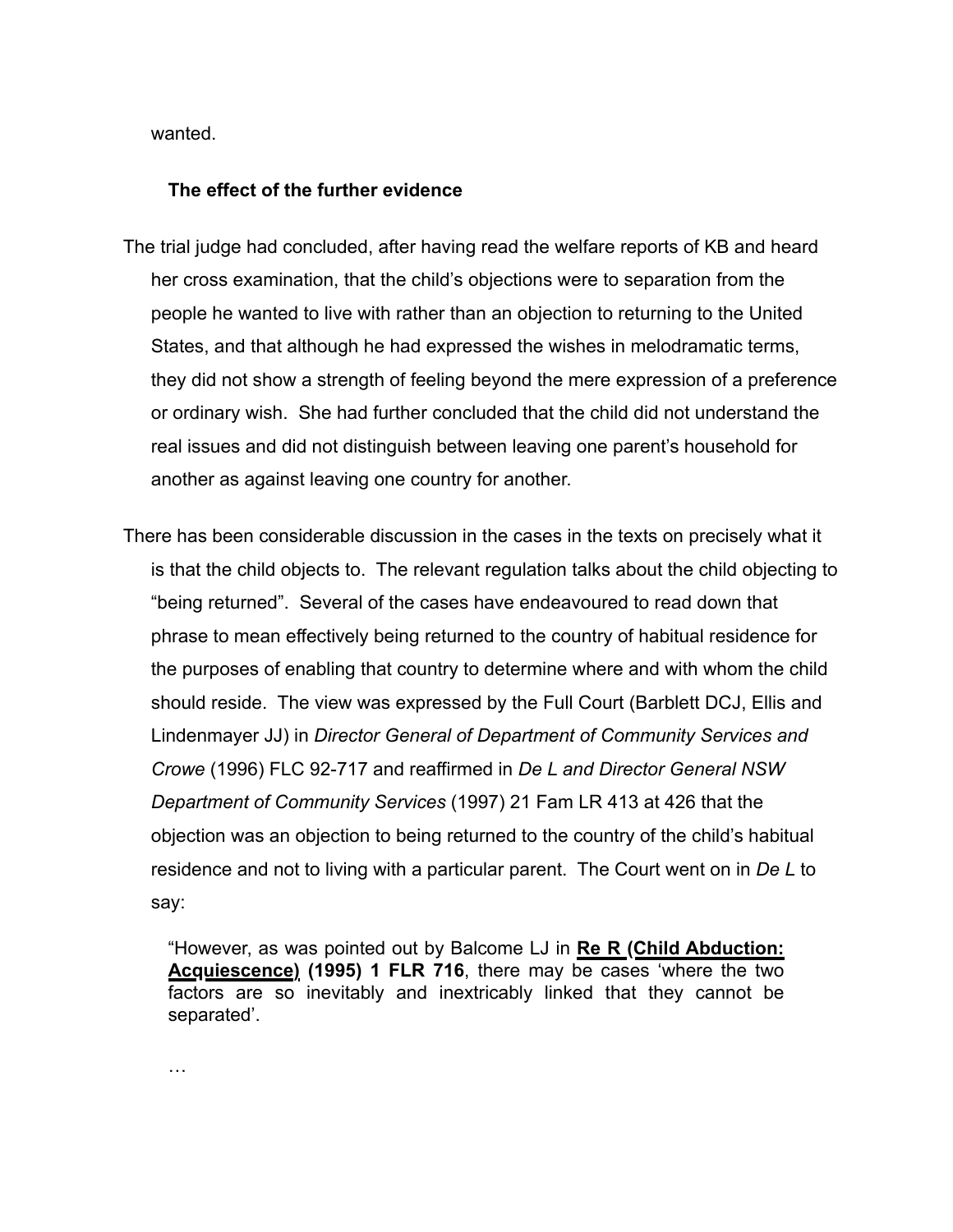We would not suggest that children must articulate that they object to being returned to the country of their habitual residence for the purpose of enabling the courts of that country to resolve the merits of any dispute as to where and with whom they should live in order to come within the provisions of reg. 16(3)(c). That is not the language of children and the Court should not expect them to formulate and articulate their objection, if they had objected in the relevant sense, in that manner. The Court must have regard to the whole of the evidence and determine, no matter how the children articulate their views, whether the children object in the relevant sense."

- In *Agee and Agee* (2000) FLC 93-055 a differently constituted Full Court (Finn, Holden and Guest JJ) questioned whether it was appropriate to place any gloss upon the words "objects to being returned" to import the words "so that the courts of that country may resolve the merits of any dispute as to where and with whom the child should live".
- Ultimately it is unnecessary for us in this case to further comment upon the argument. In our view the evidence is now overwhelming that the child objects to being returned to the United States. Whether that is because of the absence of his primary caregiver or is based upon real or imagined memories of life in the United States as compared to life in Australia, it is clear that the child's objections are firm and have been rationally explained by him.
- Because of the introduction of the further evidence, we find it unnecessary to deal with the grounds of appeal that assert error on behalf of the trial judge. The case that we are examining now is a different case to the case that the trial judge dealt with. Events have taken a much more dramatic course. The child has now experienced the execution of a warrant that resulted in his being placed into foster care, two trips to the airport with attempts to have him board the plane, including some mild force being applied, and several sessions of counselling in an endeavour to have him change his view. All of these events have proven unsuccessful. The evidence before us inextricably draws us to the conclusion that the requirements of Regulation 16(3) have been met and that the mother has clearly established that F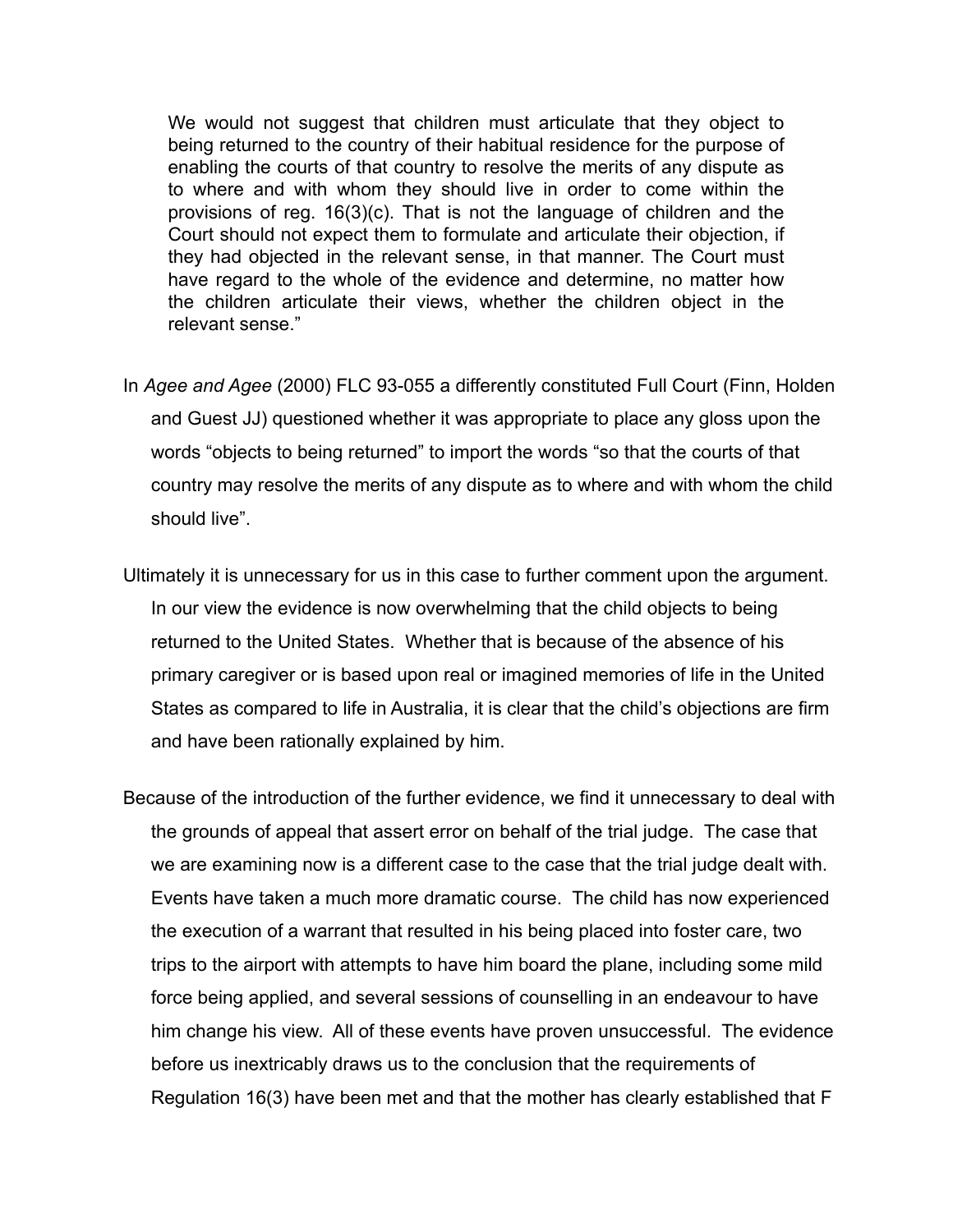objects to being returned to the United States, his objection shows a strength of feeling beyond a mere expression of a preference or an ordinary wish and that he has attained an age and degree of maturity at which it is appropriate to take account of his views.

In their monograph entitled "The Hague Convention on International Child Abduction", Paul Beaumont and Peter McEleavy, (Oxford University Press, 1999) note at page 178:

"Sixteen was taken as the outer limit for the scope of the Convention because it was agreed that persons over that age had a mind of their own which could be ignored neither by their parents nor the State. For those slightly younger a discretion was required to avoid forcible repatriations, which it was envisaged could have had a detrimental effect on the public perception of the Treaty."

## **Discretion revisited**

- In our view, in light of the events that have occurred since Lawrie J's judgment, including the material contained in the additional welfare report, it is clear that an exception to mandatory return has been established. That now requires us to determine the manner in which the discretion to make a return order should be now exercised.
- There are two other reported cases in which children have refused to cooperate in being flown out of the country. In *Re HB (Abduction: Children's Objections) (No 2)* [1998] 1 FLR 564, Hale J (as she then was) dealt with a matter that had been remitted to her after a visit to the Court of Appeal. In October 1996 Hale J had ordered that children then aged 13 and 11½ should be returned from England to Denmark notwithstanding that it was contrary to their expressed wishes. The younger child refused to board the plane. The child was given leave to become a party to the proceedings and leave to appeal against the order. The Court of Appeal granted the child leave and remitted the matter for further hearing on the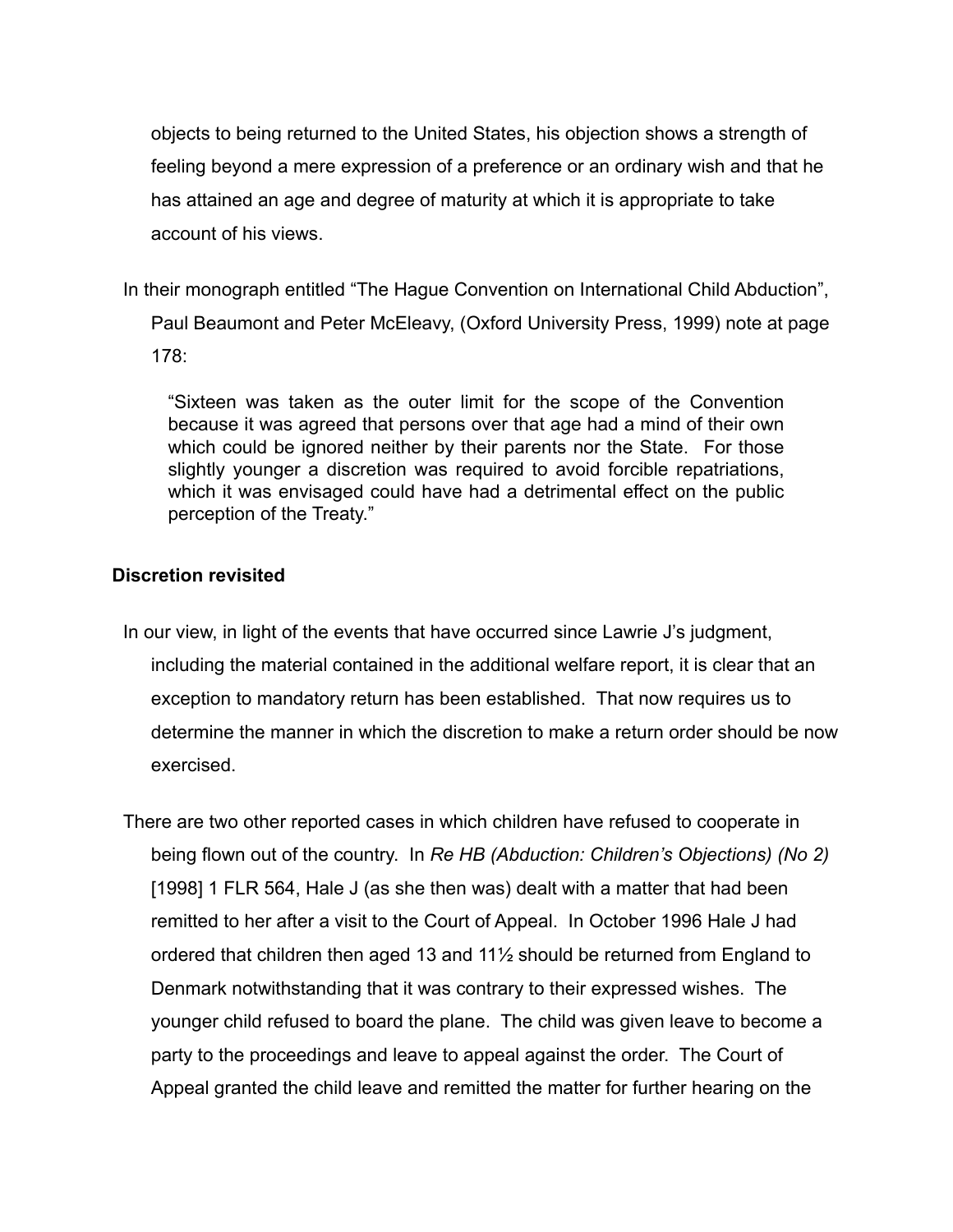basis that there had been a fundamental change in the circumstances since the original decision (see *Re HB (Abduction: Children's Objections) (No 2)* [1998] 1 FLR 564). In *Re HB* the children had been overheld in England from August 1996. When the matter came on for rehearing in November 1997 15 months had passed. The younger child was extremely resistant to live with her mother in Denmark. Hale J said (emphasis added):

"It is obvious that there are now very serious questions about where the best interests of both these children lie. Mr Nicholls points out that the object of the Hague Convention is set out in its preamble. In essence this is to further the best interests of children by ensuring their speedy return to the country where they have been habitually resident**. Once the time for a speedy return has passed, it must be questioned whether it is indeed in the best interests of a child for there to be a summary return after the very limited inquiry into the merits which is involved in these cases**. Article 12 of the Convention recognises this by allowing the court to refuse to return the child if proceedings are brought more than a year after the wrongful removal or retention of the child where the child is now settled in its new environment.

For all these reasons, it seems to me inevitable that the Hague Convention proceedings must be dismissed."

In *Re M (A minor) (Child Abduction)* [1994) 1 FLR 390 the Court of Appeal were faced with the circumstances where children aged 11 and 10 had been ordered to return to their father in Australia after their mother had, without consent, brought them to England. The children were placed on a flight as unaccompanied minors and the elder child created a scene and tried to open the aircraft door as the aircraft was taxiing. The captain refused to fly with him on board and aborted the flight. The two boys were handed over to the social services and detained at the airport. The Court of Appeal said that the behaviour of the eldest child amounted to a fundamental change in the position that had been presented to the trial judge, that it was proper to set aside the consent order made and reconsider the children's position. It was appropriate to have the matter remitted for rehearing.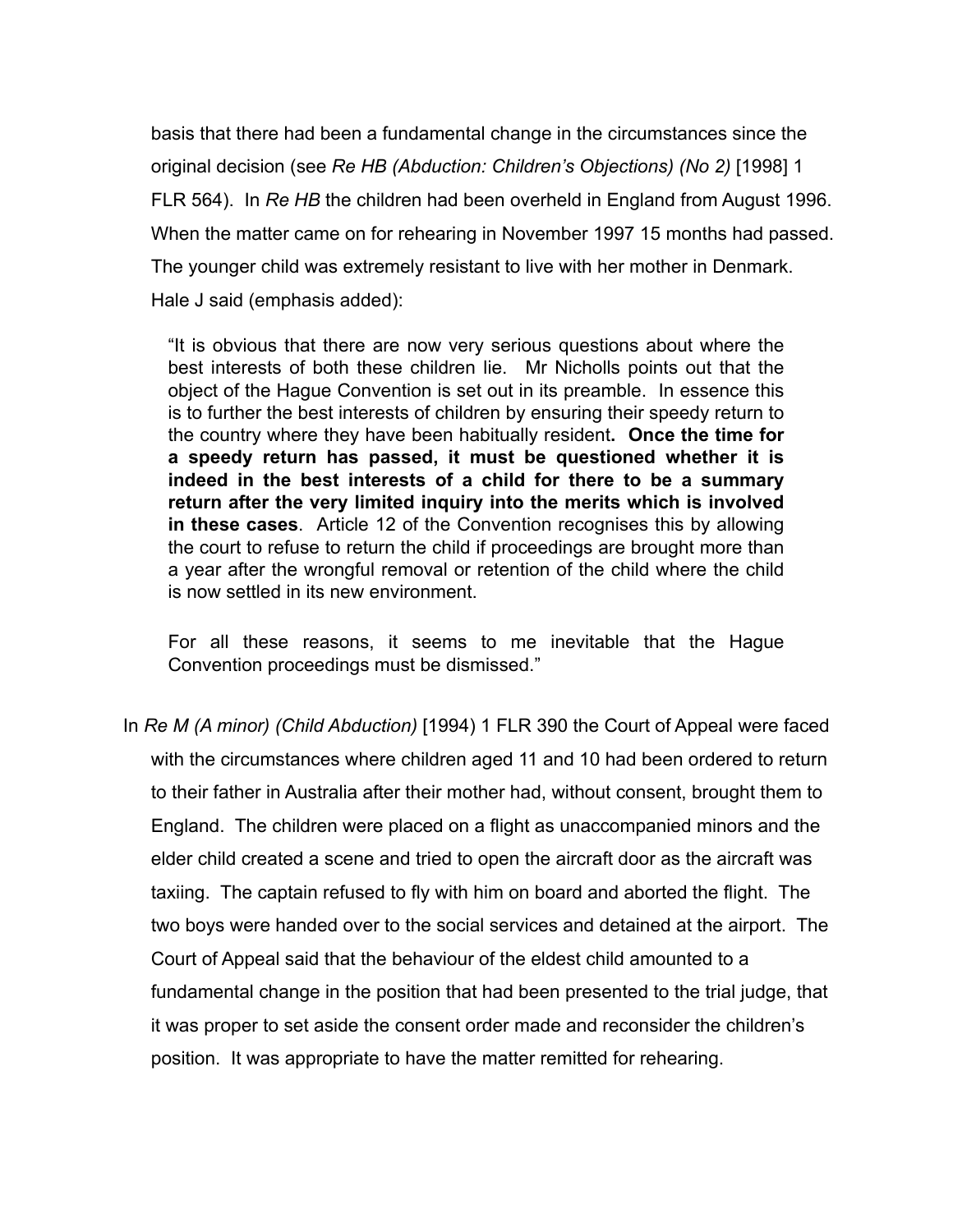In *Re SC (A Child)* [2005] EWHC 2205 (Fam Div) Nicholas Mostyn QC sitting as a Deputy High Court judge when dealing with a case involving a child who had been wrongfully removed from the United States in 1999 and secreted in England for more than four years said:

"It is clear to me (at least) that notwithstanding the grievous wrong done to F; notwithstanding the deceit and subterfuge perpetrated by M; and notwithstanding the existence of a Californian custody order, that it was in October 2003 or at any time thereafter inconceivable that an English court would have returned S to California for a custody trial there."

His Honour then went on to deal with competing claims for residence and contact saying:

"I recognise that all manner of moral and philosophical objections can be raised to this view. No doubt F, and his many supporters in California and Ireland would say that in taking this view I am rewarding the worst kind of turpitude and encouraging a kidnapper's charter which says that if someone can successfully abduct a child for sufficiently long period of time then that person will get away from it. But these views have to be subordinated to the child's best interests and in my view it would be a breach of the judicial duty to sacrifice a child's best interests in order to prove a point of principle."

In determining the manner in which we should exercise the discretion as to whether to still require a return order to be made in this case it is important that we look not only to the impracticability of successfully enforcing such an order short of using inappropriate force on a now 12 year old child who is resistant to the course, but also that we look to the terms of the Regulations and the Convention itself. Section 111B provides that:

"(1) The Regulations may make such provision as is necessary or convenient to enable a performance of the obligations of Australia, or to obtain for Australia any advantage of benefit, under the Convention on the Civil Aspects of International Child Abduction signed at the Hague on 25 October 1980…"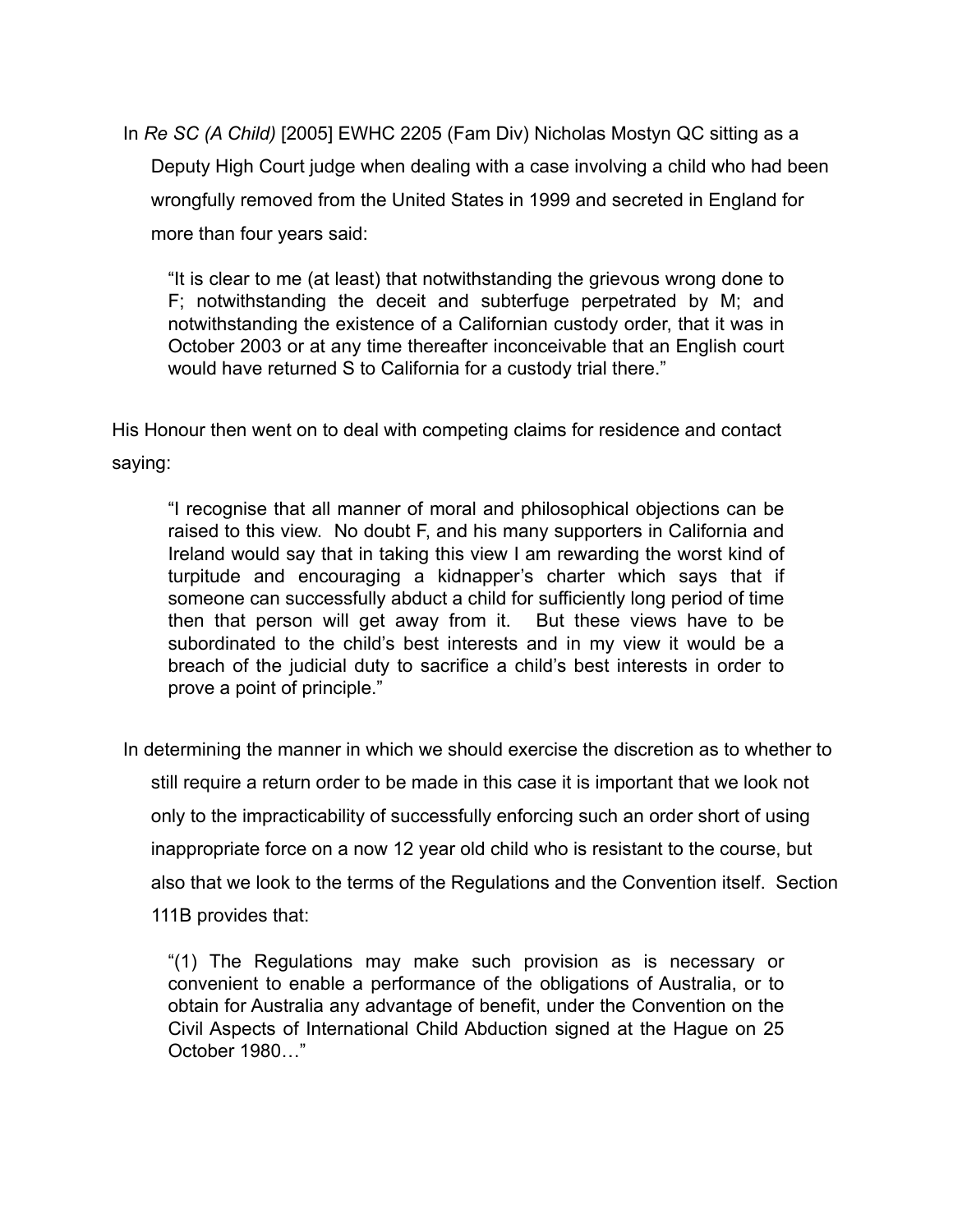Regulation 2 provides that the purpose of the Regulation is to give effect to s 111B of the Act.

In *De L v Director General NSW Department of Community Services and Anor* (1996) FLC 92-706 at 83,456 in their joint judgment Brennan CJ, Dawson, Toohey, Gaudron, McHugh and Gummow JJ said that once the defence based on the child's objections to mandatory return had been made out:

"it remains for the judge hearing the application to exercise an independent discretion to determine whether or not an order should be made for the child's return. The regulations are silent as to the matters to be taken into account in the exercise of that discretion and the 'discretion is, therefore, unconfined except insofar as the subject matter and the scope and purpose of the [regulations]' enable it to be said that a particular consideration is extraneous. That subject matter is such that the welfare of the child is properly to be taken into consideration in exercising that discretion." (footnotes omitted)

In *De L* the High Court was dealing with a case in which children were wrongfully removed from the United States to Australia in February 1995. In a judgment published in October 1996 Kirby J commented at 83,459 that:

"…the delays [injected into the case by the legal processes] have accumulated to defeat the apparent purpose of the Convention, the Act, and, if they be valid, the Regulations. By repeated provisions, the Convention envisages a speedy process and a summary procedure. The same sense of urgency is reflected in the Regulations. It is reflected in judicial observations about the meaning and purposes of the Convention and of municipal laws designed to give it effect.

The objective fact is that it has taken the Australian legal system more than 18 months to complete its decision in this case. This offends the spirit of Article 11 of the Convention…"

In agreeing with the majority of the Court that the matter needed to be remitted for reconsideration, Kirby J said at 83,472:

"…by reason of nothing more than the delays which have attended this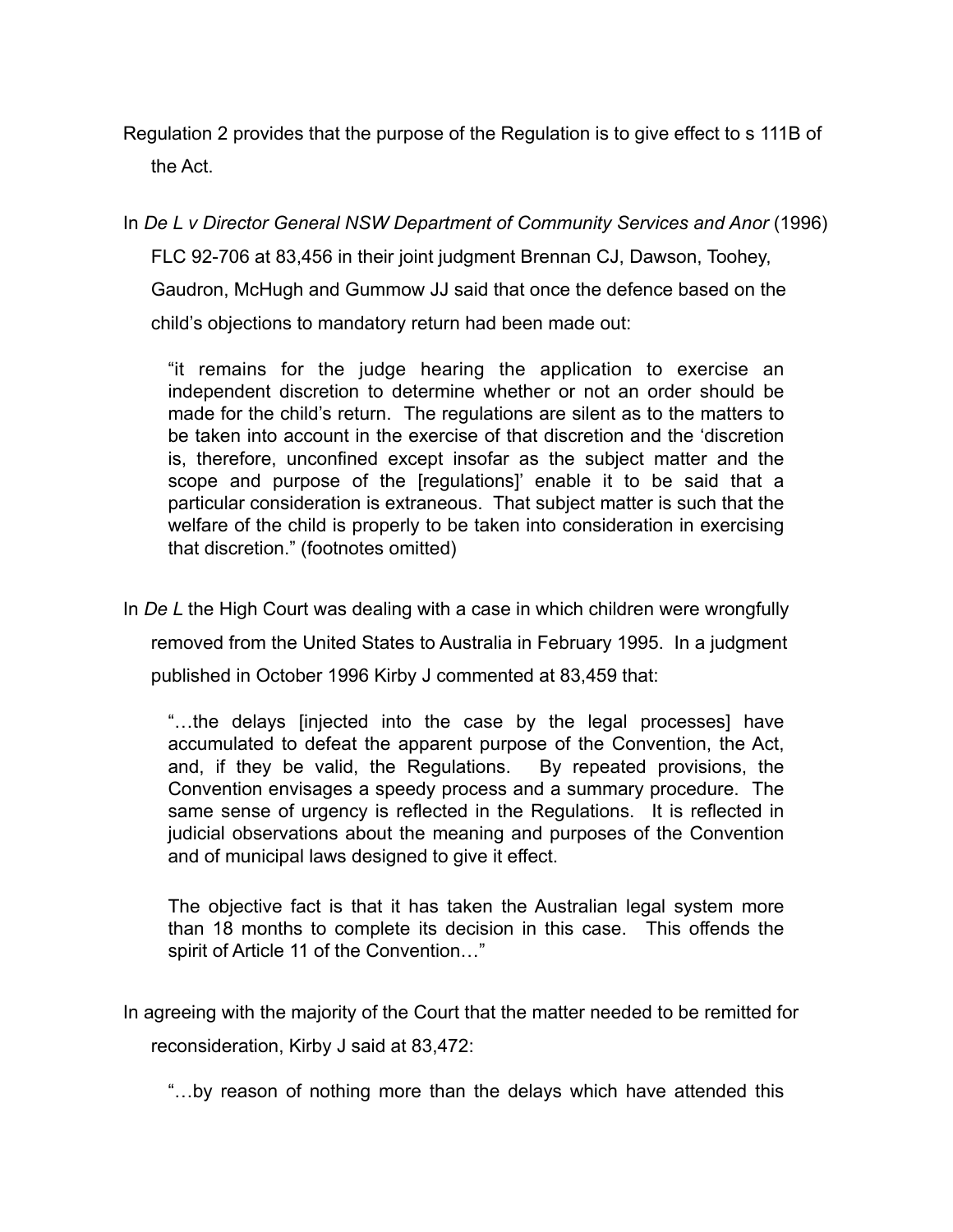litigation, a great deal of time has now elapsed since the order was made by the primary judge. What might have been proper at that time, by the summary procedure envisaged by the Convention and the regulations, cannot now be entirely recaptured by the orders of appellate courts. The lapse of time presents a risk that the children, who are now a year older than when they were seen by the counsellor, may indeed formulate an objection of the kind contemplated by Regulation 16(3)(c)…This serious elapse of time cannot be ignored."

- In the preamble to the Convention there is a reference to procedures to ensure the prompt return of children to their state of habitual residence. The first object of the Convention is said to be to "secure the prompt return of children wrongfully removed to or retained in any Contracting State". It is difficult to see how almost three years after the wrongful retention has taken place it would be appropriate to return a most reluctant 12 year old child in circumstances where the return might require the use of force and where the return would separate the child from his primary caregiver.
- In *Knight and Knight* (an unreported judgment of Keane J of the District Court at Christchurch delivered 17 December 1993) his Honour dealt with an application concerning the return to America of two children who had been wrongfully removed by their mother in April 1993. The children were aged approximately 12 and 10. The elder girl did not wish to return. The father indicated he did not wish the children to be separated. The trial judge accepted that a forced return of the child would create a grave risk that the child would be exposed to psychological harm. In refusing the make a return order the trial judge commented:

"I am not impressed by the way Mrs Knight handled her move from the United States with the children. Not only did she do by stealth but I think she overstated her plight at the time as being desperate with no finance and no support. I know that a decision in her favour will almost certainly be seen by Mr Knight, and no doubt by others, as rewarding her in a sense for the way she acted. There is no doubt in some ways, and whether consciously or unconsciously – and I have made some reference to that - she did work herself into a position of strength for this case. However I cannot ignore my findings under s13 on the basis that Mrs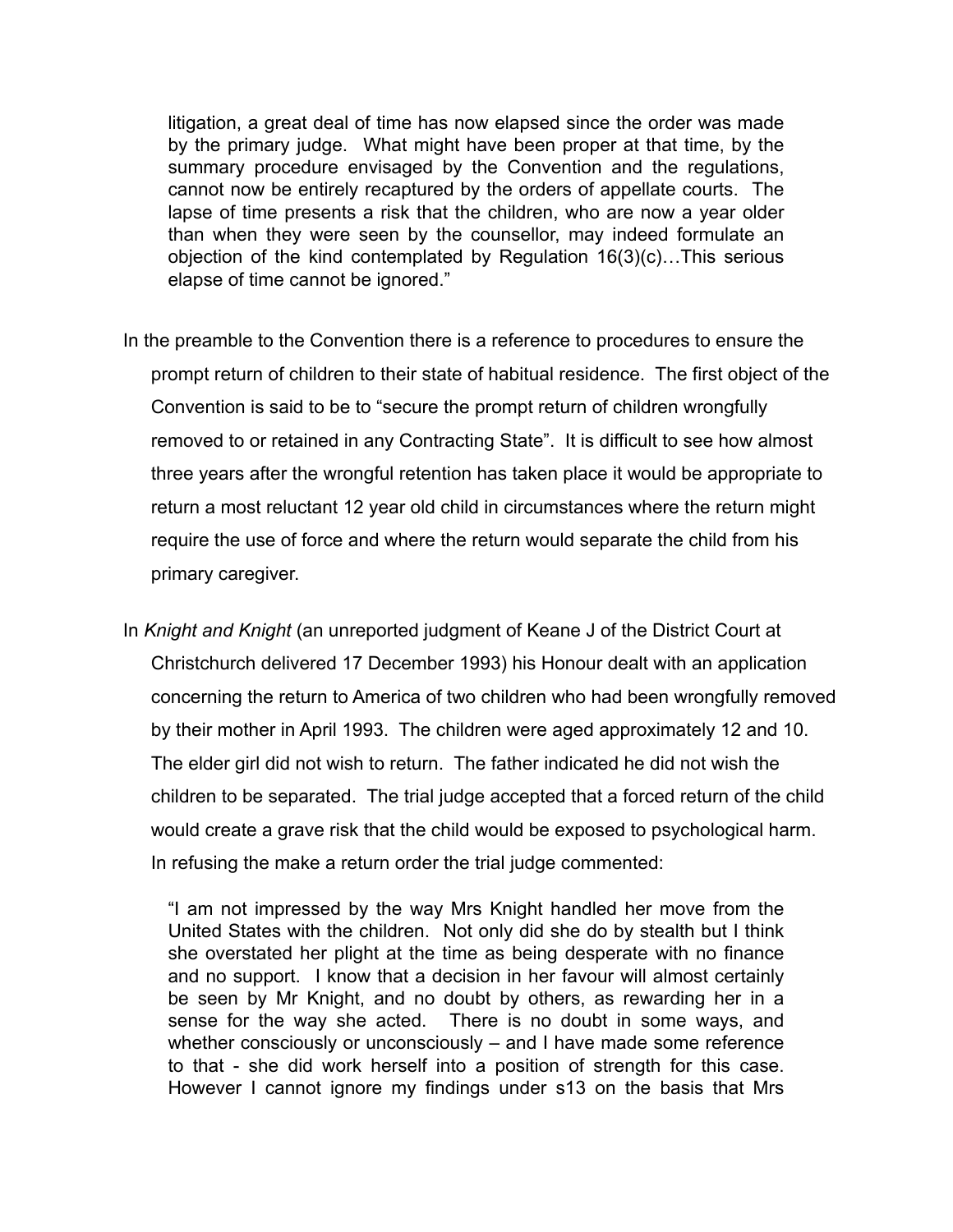Knight would be then punished for what she has done. The ones who would suffer, and quite badly on my assessment, would be the children.

I know my decision will be distressingly and extremely disappointing for Mr Knight. I want to say that I think he conducted himself in a dignified and restrained way when seeing the children here and the way he handled that and the proceedings themselves. I regret that at the end of the day this decision will be seen as having turned largely on Kristen's objection, but I am confident Mr Knight will accept her right to frank and free expression so that Kristen will not have any feelings of guilt in the future about what has occurred here."

- Many of those observations are apposite to this case. A number of circumstances have combined to defeat the proper return of F to the United States. We must however look at the case not out of sympathy for the plight that the father finds himself in but coolly and objectively in the light of the provisions of the relevant Regulations. The mother did not honour her earlier commitments to ensure the return of the child to the United States in mid-2004. The father's financial circumstances apparently did not permit him to come to Australia to ensure the proper enforcement of the 2004 orders. Hurricane Katrina intervened. The child, apparently significantly aided and abetted by the maternal grandmother, had whatever antipathy he had towards his father reinforced. Instead of supporting the child in alleviating the trauma to him of the enforcement of the 2004 orders and the 2006 orders, those in the mother's camp appear to have continued to encourage the child in resisting the orders of the Court. Whilst much of that conduct deserves criticism, we cannot ignore the reality of the situation. In the circumstances it would be quite inappropriate for the Court to follow the course urged upon it by counsel for the father of requiring yet further counseling in an endeavour to persuade the child to withdraw his objections. The provisions of the Regulations have run their course so far as this family is concerned. The appeal must be allowed and the application for the return of the child dismissed.
- Given that we have determined this case on the basis of the further evidence, we find it unnecessary to deal with the matter by reference to the trial judgment and the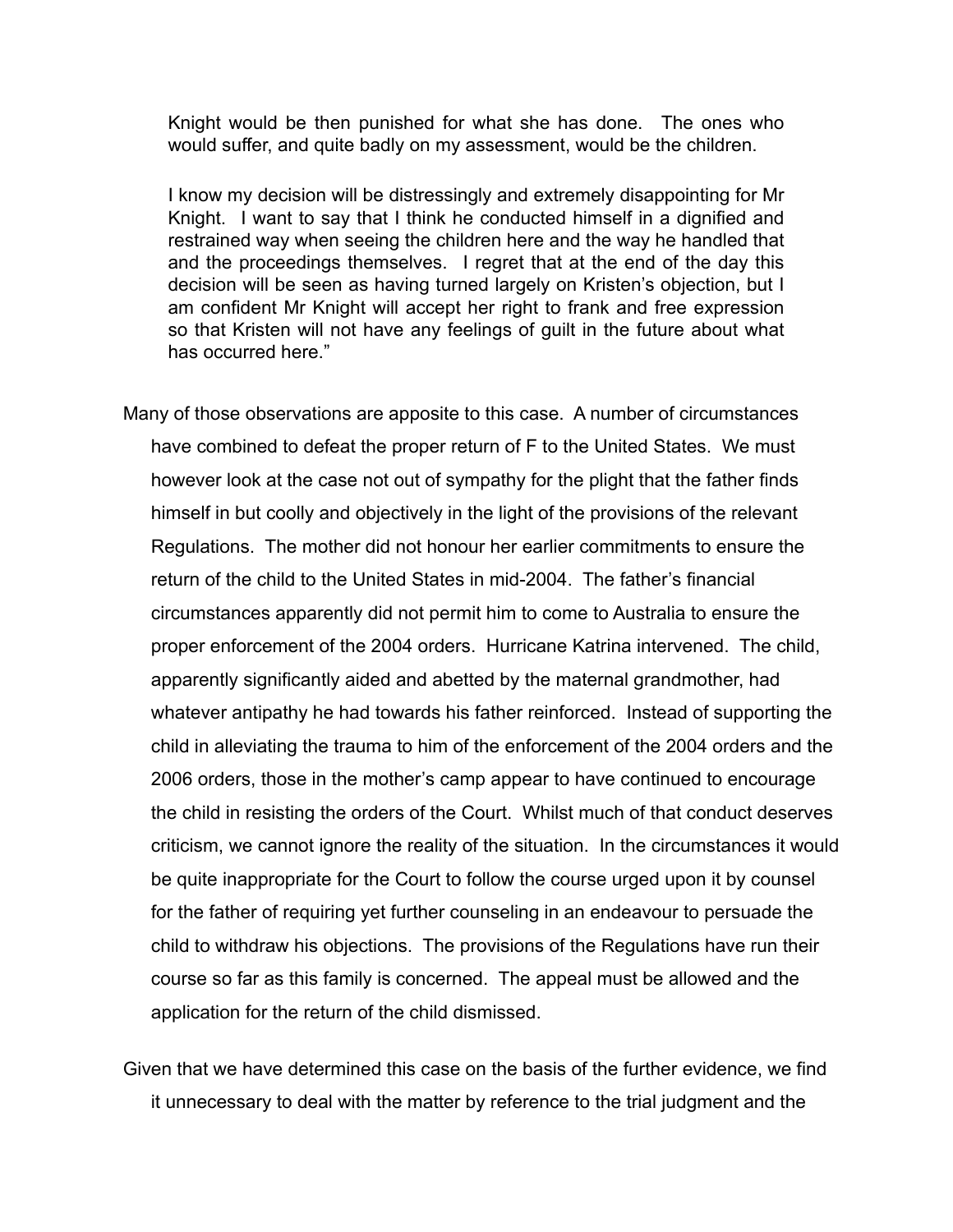various grounds of appeal that endeavour to show that the trial judge made an appealable error. The strength and determination of the child to carry out his threats had not been put to the test when the trial judge had to consider the depth of his objection and his apparent maturity. The findings that her Honour made in relation to those issues were totally understandable in relation to the evidence as it unfolded before her and we would be reluctant to interfere with her Honour's findings and outcome were it not for the further evidence.

- One of the grounds of appeal sought to challenge the locus standi of the father to conduct proceedings relying on the decision of the Full Court (coram Finn, May and Carmody JJ) in *A (by her next friend) and GS and Ors* (2004) FLC 93-199. There the Court held that in Convention proceedings that the father had commenced in April 2004 seeking a return of children to the United States of America, the Regulations, as they then stood, did not provide for any person other than a Central Authority to bring such proceedings. It is to be noted that subsequently the relevant Regulation was amended to enable the responsible Central Authority, or a person, an institution or another body that has rights of custody in relation to the child for the purposes of the Convention to bring such an application.
- In any event, the application that was dealt with by Lawrie J and was the subject of the appeal before us was the original application duly brought by the State Central Authority in 2004 in accordance with the Regulations as they then stood. There was no merit in the ground of appeal to suggest that the proceedings before her Honour were proceedings brought by the father rather than the Central Authority.

### **The role of the Central Authority**

Before formally pronouncing the orders we feel it necessary to make some observations about the conduct of the Central Authority in these proceedings. We inquired of counsel for the State Central Authority why it was that the 2004 orders were never enforced. We were told vaguely that the parties were busy making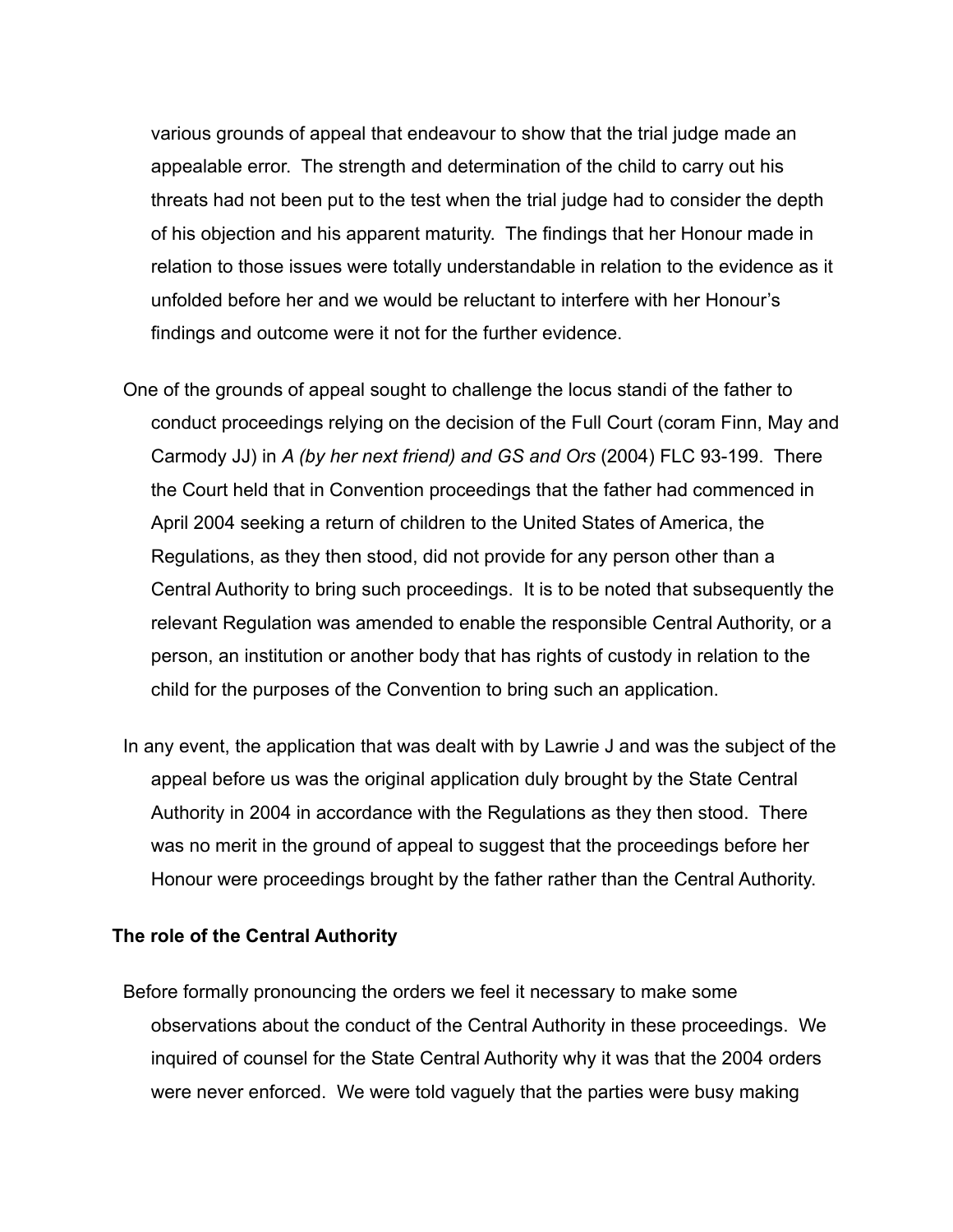their own arrangements for the return of the child but that in any case there was no budgetary allowance that would have enabled the Central Authority itself to arrange for the transport of the child to America. We find that latter proposition most alarming.

- Article 26 of the Convention provides that Central Authorities may require the payment of expenses incurred or to be incurred in implementing the return of the child. As already referred to, Regulation 20 requires that the Central Authority must cause arrangements as are necessary to be made to give effect to an order for return. Regulation 30 provides that if an order for return is made the Court "may make an order that the person who removed or retained the child…must pay to the responsible Central Authority…the costs of the application". Those costs are defined as meaning necessary expenses incurred and may include expenses incurred in returning the child. There is nothing in the Regulations that indicates that absent the availability of funds either from the requesting parent or the parent who has wrongfully removed or retained the child, that the Australian authorities can simply do nothing to enforce the orders of the Court. Such an attitude on behalf of the Australian authorities would render the application of the Convention nugatory in those cases where a left behind parent has no access to funds.
- Further in the course of the proceedings before us, counsel for the Central Authority said that his instructions were to make no submissions relating to the application of the Regulations to the facts of this case, nor did he wish to make any submissions concerning the proper interpretation of the Regulations. We find this attitude somewhat puzzling.
- In *Laing v Central Authority* (1999) 151 FLR 416; 24 Fam LR 555; (1999) FLC 92–849, at, FLR 481–2; Fam LR 616–17; FLC 85,994 Kay J said as follows:

### **"Special duties of the Central Authority**

[93] It was submitted that it was incumbent upon the Central Authority to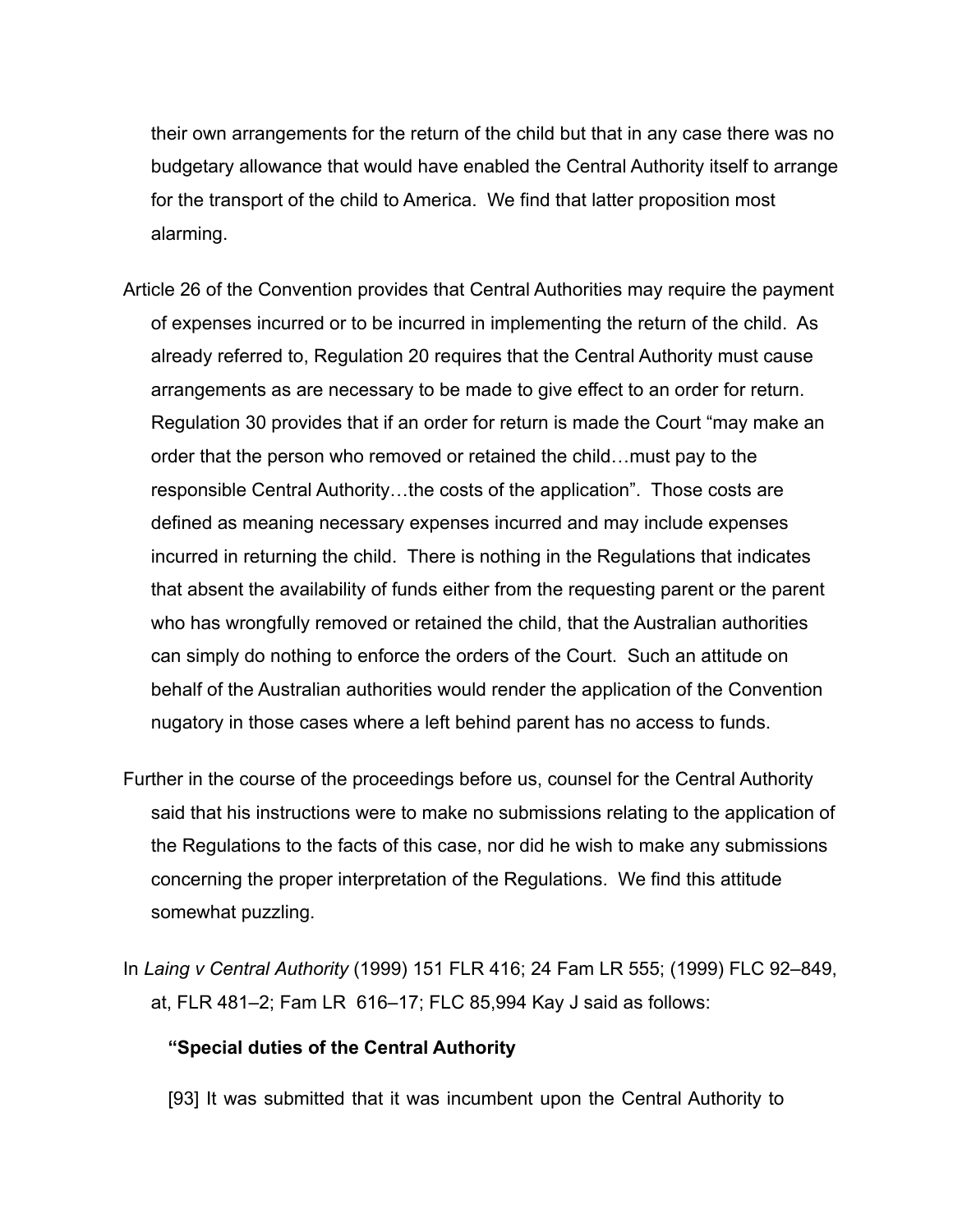have the matter reopened once it was apparent that the wrong Regulations had been considered. There is weight in the submission that the Central Authority needs to act to some degree as an honest broker. Its role may be likened to that of a Crown Prosecutor who is required to put before the Court matters which might assist the accused as well as matters which might lead to a conviction. The Central Authority's obligation is not to secure the return of the child but to implement the requirements of the Convention.

…

[94] If in implementing the requirements of the Convention it obtains the return of a child who ought to be returned then it is carrying out its function. If it draws to the Court circumstances which might lead the Court to make an order other than the return of a child then it is also carrying out its function."

Nicholson CJ said, at FLR 429–30; Fam LR 617; FLC 85,954:

"[63] However, I do consider that there was a special obligation upon the Central Authority to take action as a result of the High Court's decision in *De L* as to the correct regulations to be applied in this case.

[64] To use the language of Marc Galanter, 'Why the Haves Come Out Ahead: Speculations on the Limits of Legal Change' (1974) 9 *Law and Society Review* 95, there are aspects of the legal system which involve claimants who have only occasional recourse to the courts and 'repeat players' who are litigants in a range of similar cases. Organisations comparable to the Central Authority here are State and Territory child protection services, or, for example, to look to other jurisdictions, prosecutors in criminal matters and government departments in freedom of information applications.

[65] In my view, the repeat involvement of such organisations in forensic disputes places them in a circumstance of greater awareness of decisions which are material to their routine work. That awareness brings responsibilities. In matters of law, the playing field is not even when repeat organisational players are in dispute with a party who lacks a similar familiarity to be informed and lacks the organisationally vested responsibility to be vigilant for the effect of decisions as to the law in the area of their mandate. I would therefore place at a more stringent level than Kay J, the obligation upon the Central Authority as to the applicable regulations and the question of preventing a perfected order discussed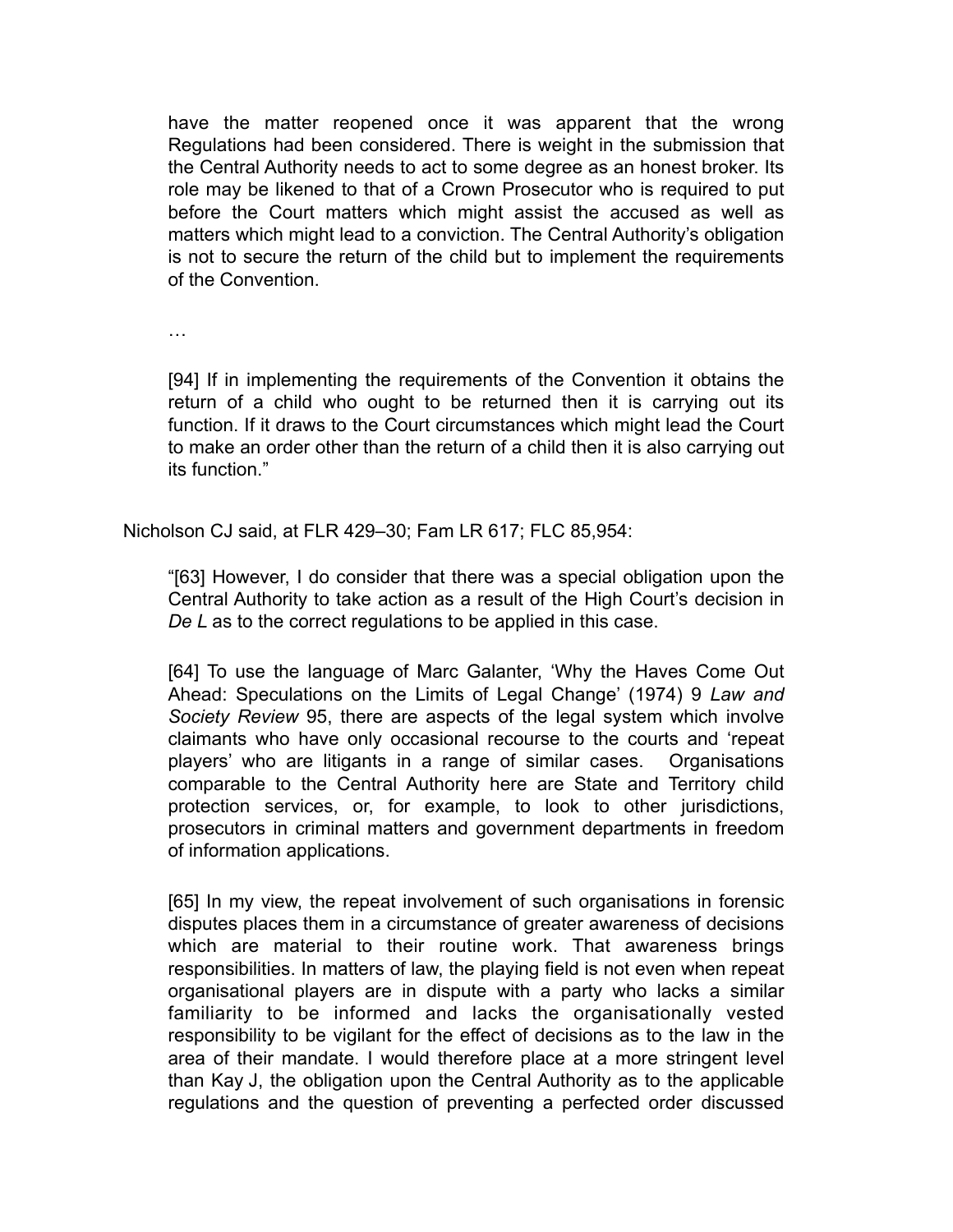below.

[66] A Central Authority is by design within a system of intelligence as to legal developments that cannot be deemed as equivalent to an individual respondent to an application under the Regulations. There are advantages in litigation that cannot be glossed over. As will become evident, such a view of the responsibilities which come from being a repeat player have bearing upon the question of how my findings to this point affect the view I have taken of the power to reopen."

These comments were adopted by the Full Court in *P v Commonwealth Central Authority* [2000] FamCA 461, 19 May 2000, Full Court of the Family Court, (unreported). In that case the central issue was whether or not appropriate services existed for a child suffering from severe autism. During the course of the reasons for judgment, the Full Court (Nicholson CJ, Buckley and Kay JJ) said as follows:

"[168] We … draw attention to the views expressed in *Laing v The Central Authority* (1999) FLC ¶92–849 (paras 62-66 per Nicholson CJ and paras 93-95 per Kay J) about the special duties of the Central Authority as an institutional litigant. We think that in the present case, the CCA could have better performed its 'honest broker' role, by investigating for itself whether appropriate services exist in Greece for E.L. We would hope that Authorities will be alert to comparable situations in future cases and will make their own inquiries rather than relying on the onus placed on the person opposing return."

The State Central Authority is charged with the obligation to do anything that is necessary to enable the performance of the obligations of Australia under the Convention (Regulation 5(1)(a)). In our view not only does that obligation extend to the requirement to facilitate the return of a child where such an order has been made, but it also requires the Central Authority to actively partake in proceedings brought by it under the Regulations and to assist the Court in determining the proper application of the Regulations to the facts of any one case. Unfortunately the Central Authority appears to have been remiss in the manner in which it has failed to carry out both of those tasks in these proceedings. Had it been much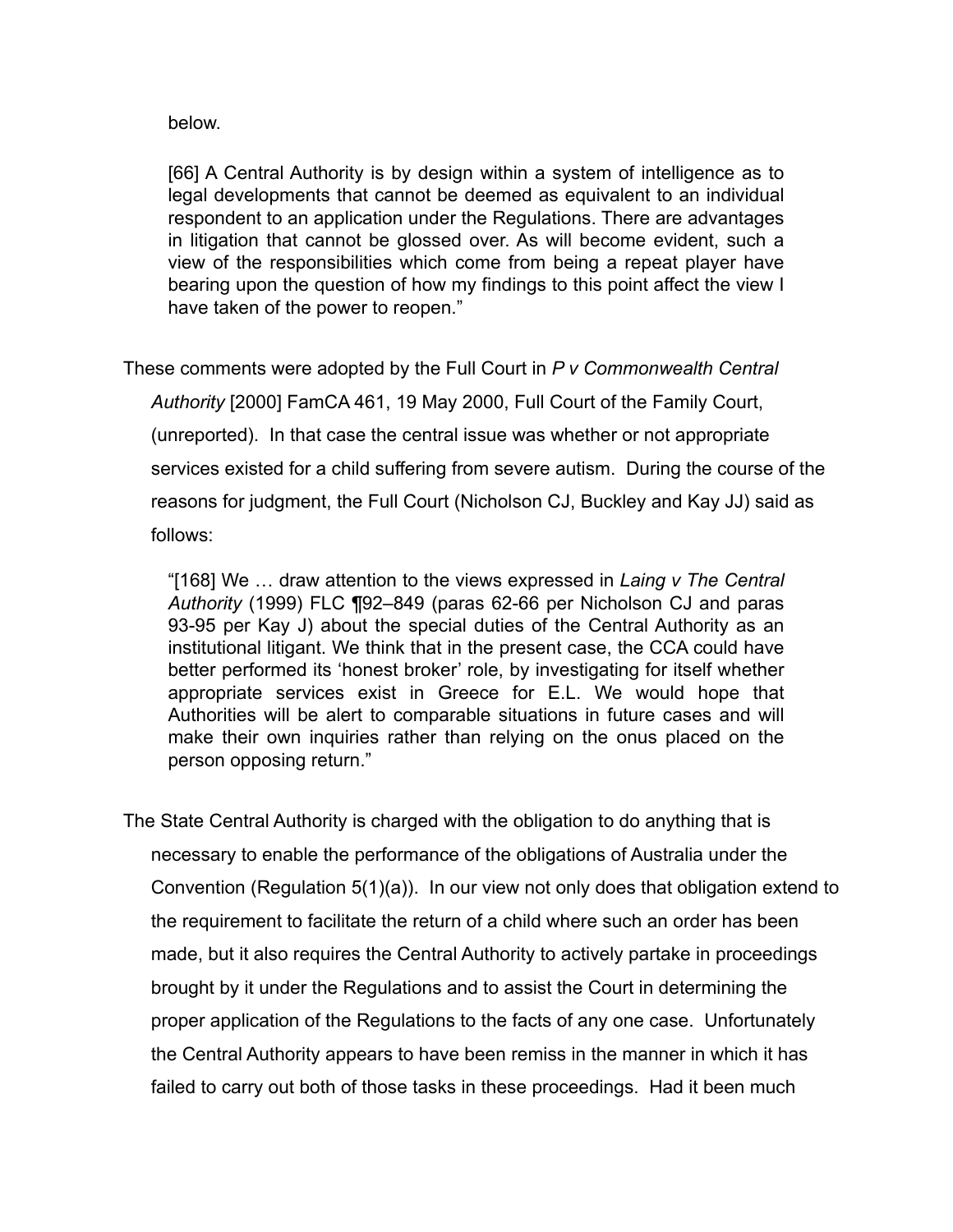more diligent late in 2004 when it was apparent that the mother was not going to honour her promises to return the child voluntarily to the United States, then the issues surrounding the child's objection would never have arisen. The underlying purposes of the Convention would have been met and the courts of habitual residence would have been able to be the appropriate place for issues concerning the future welfare of the child to be decided.

Had the Central Authority paid proper attention to the provisions of the Regulations in February 2006 the matter could have been properly considered by a judge of this court pursuant to the provisions of Regulation 19A rather than to have been dealt with on the basis of a review of a stale order of a Judicial Registrar. Had the Central Authority remained active in the proceedings before the trial judge or before us then issues surrounding the proper application of the Regulations could have been more thoroughly explored. Whilst this may have ultimately led to the same conclusion that we have reached regarding the overall disposition of the proceedings, the task of the Court may well have been made easier with the assistance of the resources of the relevant department. As we have already indicated we find the attitude of the Central Authority difficult to understand in the circumstances.

## **Costs**

It was agreed at the hearing that the issue of any costs that arise from the appeal would be the subject of written submissions.

### **Orders**

- 1. That the appeal be allowed.
- 2. That the orders made by the Honourable Justice Lawrie on 28 April 2006 be set aside.